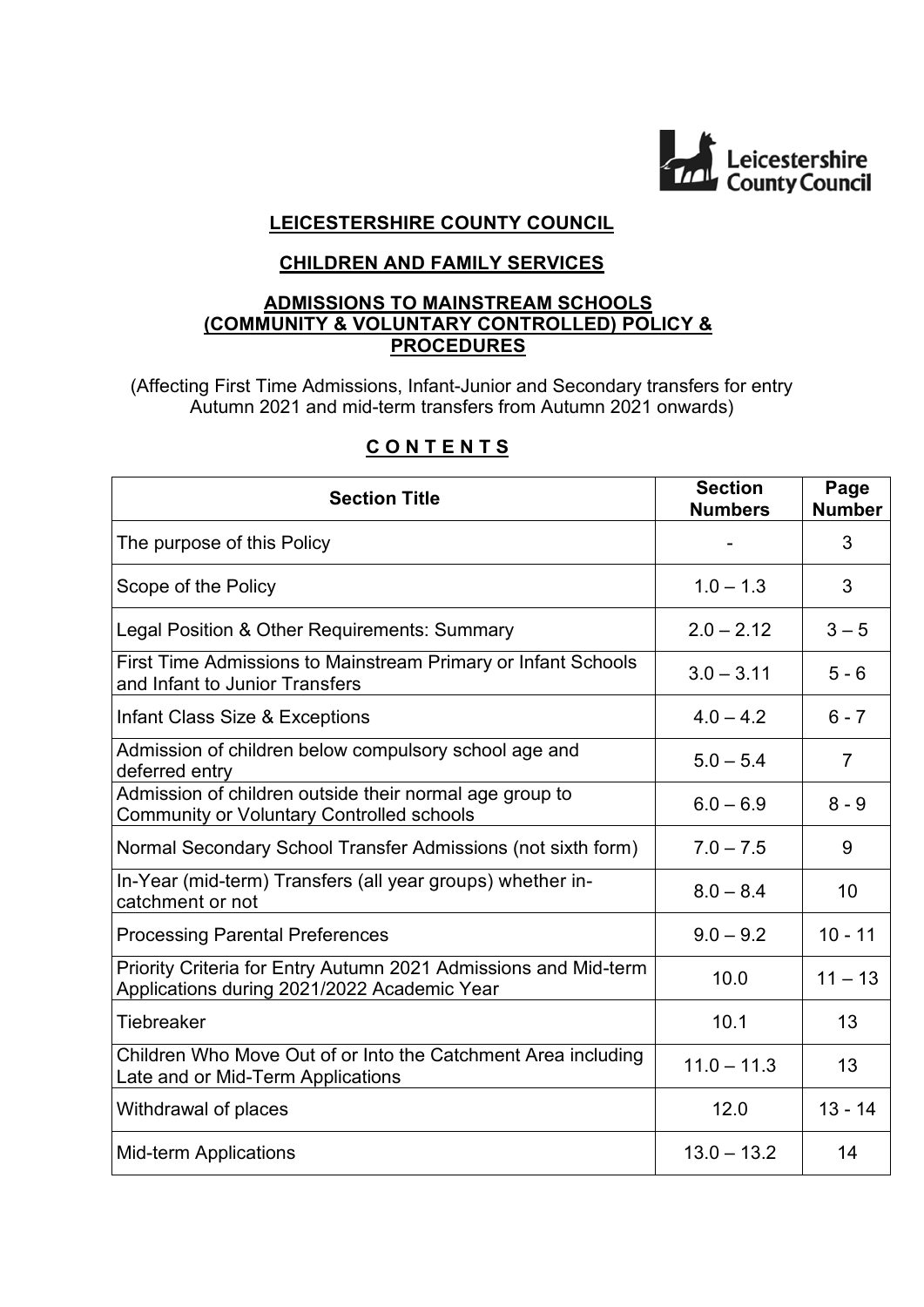| Appeals (including class size appeals)                                                                                                | $14.0 - 14.2$   | $14 - 15$ |
|---------------------------------------------------------------------------------------------------------------------------------------|-----------------|-----------|
| <b>Second Applications (Further Appeals)</b>                                                                                          | $15.0 - 15.2$   | 15        |
| <b>Errors</b>                                                                                                                         | $16.0 - 16.1$   | 15        |
| Exceeding the Admission Number (AN)                                                                                                   | $17.0 - 17.5$   | 16        |
| <b>Miscellaneous:</b><br>• Catchment Area Definition and How to Find Out the<br><b>Catchment Area School for Your Home Address</b>    | $18.0 - 18.2$   | 17        |
| • Areas of Dual / Multiple Catchment Entitlement                                                                                      | 18.3            | 17        |
| • Determining Home Address/Parental Proof of Residence                                                                                | 18.4            | $17 - 18$ |
| • Clarification of home address where the family's current<br>address is deemed temporary or multiple addresses                       | 18.5            | 18        |
| • Over-subscription Lists                                                                                                             | $18.6 - 18.9$   | $18 - 19$ |
| • Circumstances in which an application might be refused -<br>Children with challenging behaviour and twice Excluded<br><b>Pupils</b> | $18.10 - 18.15$ | 19        |
| • Children with Education Health and Care Plans (EHCP)<br>(Special Educational Needs)                                                 | 18.16           | 20        |
| • Children from Overseas                                                                                                              | $18.17 - 18.18$ | 20        |
| • Acceptance or Refusal of Offers; Withdrawal of Places or<br><b>Offers of Places</b>                                                 | $18.19 - 18.21$ | 20        |
| • Children with Split Residence                                                                                                       | $18.22 - 18.24$ | $20 - 21$ |
| Children of UK Services Personnel and other Crown Servants                                                                            | $18.27 - 18.29$ | 21        |
| • Post Sixteen and Sixth Form Admissions                                                                                              | $18.30 - 18.31$ | 21        |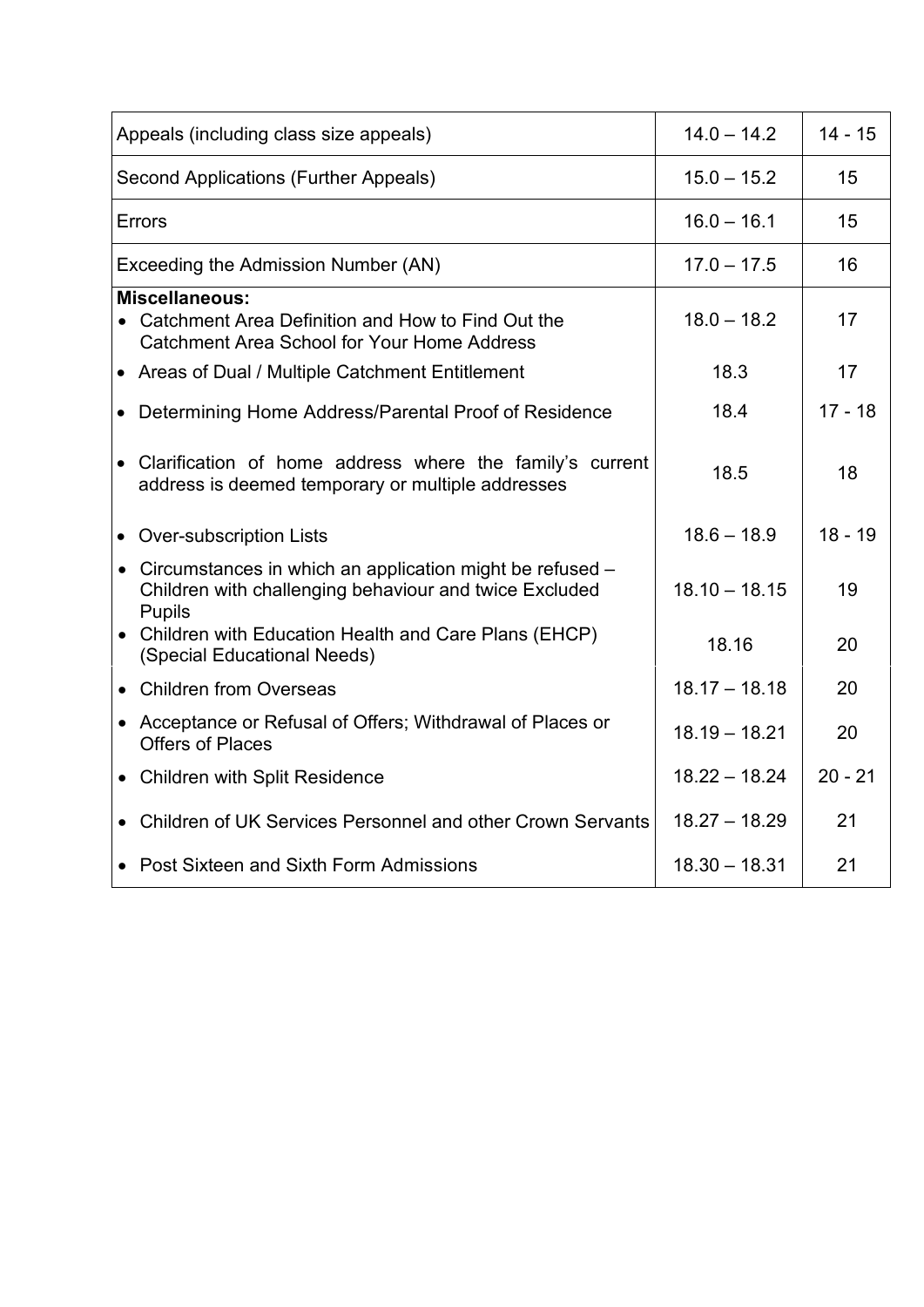## **The purpose of this Policy:**

Leicestershire County Council ("the Council") is the admission authority for community and voluntary controlled schools within Leicestershire. This policy sets out the Council's admission arrangements for the purposes of allocating school places to these types of school. For details about admission to any other type of school you should refer to the school's website.

## **Scope of the Policy**

- 1.0 This policy sets out the admission arrangements that will apply to any applications for admission to community and voluntary controlled schools within Leicestershire, for which the Council is the admission authority. For the avoidance of doubt, this policy does not apply to other schools including: schools within other local authorities (including Leicester City), voluntary aided schools, foundation schools, independent schools or academies, studio schools or admission to post-16 education.
- 1.1 For the purposes of this policy, parents and carers are collectively referred to as parents, which includes but not limited to natural parents, those who have day-to-day care of a child and/or parental responsibility.
- 1.2 Where one parent objects to a school application made by the other parent, and to prevent the application from being processed the School Admissions Service will require a court order. In such circumstances, the application will be paused for seven days (following a letter from a solicitor confirming a court order request has been submitted) to allow the objecting parent time to obtain the court order.
- 1.3 The Council will endeavour:
	- $\sim$  where possible give priority for a place in the catchment area school (dependent on the parent applying at the appropriate time);
	- $\sim$  to give entitlement to a place in a preferred school if there is room;
	- $\sim$  to give entitlement to be considered according to the same priority criteria as other children where the preferred school is oversubscribed. The application will be determined in accordance with the priority criteria where oversubscribed.

## **Legal Position & Other Requirements: Summary**

2.0 The Council is the admission authority for community and voluntary controlled schools in Leicestershire only and it must determine (confirm) its admission arrangements to these categories of schools for subsequent academic years by 28<sup>th</sup> February following a formal consultation as prescribed in the National School Admissions Code.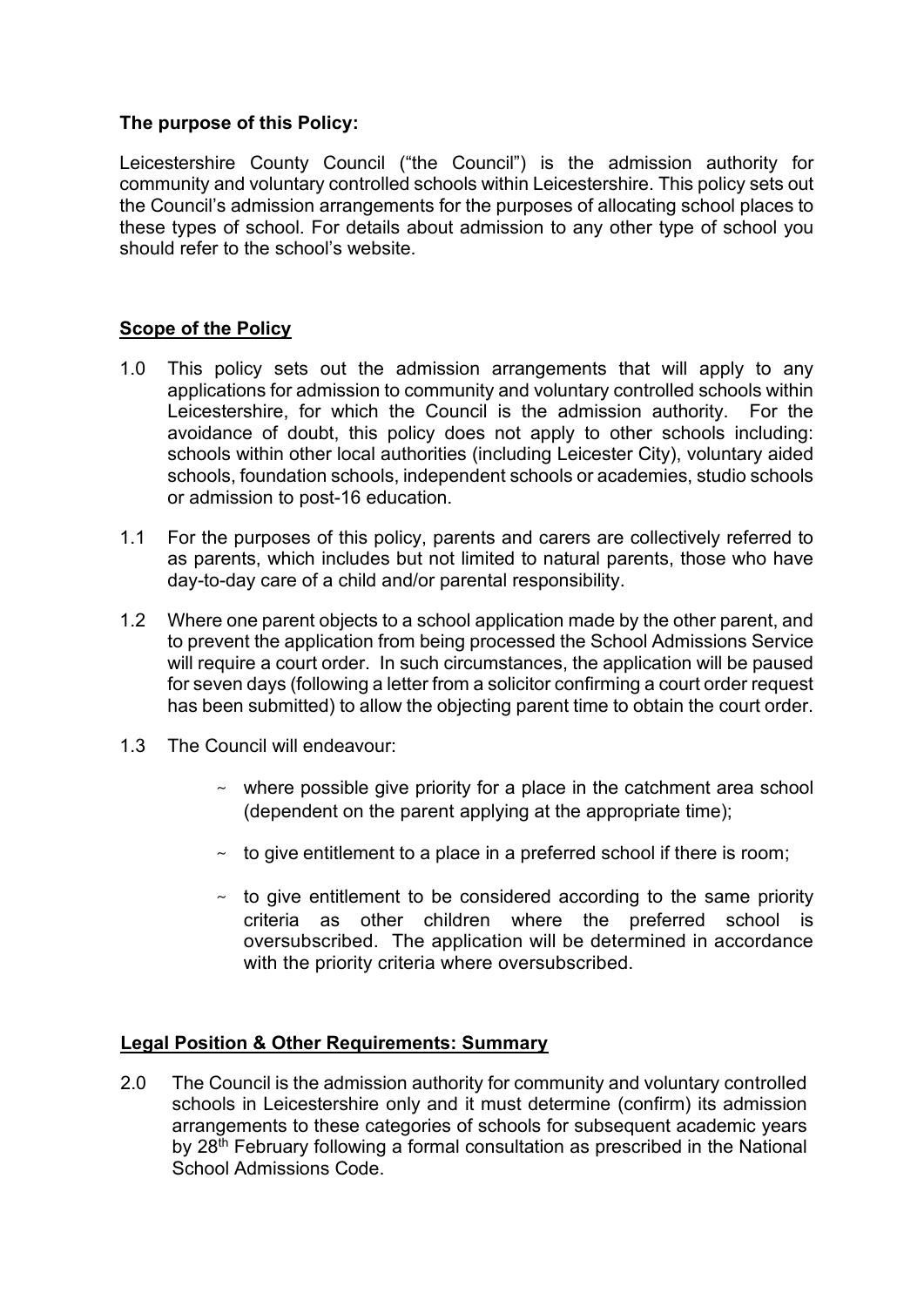- 2.1 In preparing its admission arrangements, the Council adheres in full to the requirements and arrangements surrounding consultation and determination detailed within the School Admissions Code. Where any changes to admission arrangements are proposed, the Council will undertake a minimum damission analigement of energy is a set of order and 31<sup>st</sup> January. Parents, schools and local groups with an interest in the local area must be consulted. Consultation is only required to take place every seven years if the admission arrangements have not materially changed since the previous consultation.
- 2.2 The Council is required to co-ordinate applications for all residents in its area. To this purpose it has an approved scheme for co-ordination which is published on our website. 1
- 2.3 The Council has a duty to provide school places for all pupils resident in its area. The Council achieves this within community and voluntary controlled schools by giving high priority to catchment area children and by allowing parental preference wherever possible.
- 2.4 Parents have a right to express a preference for a school place, including where the child has an Education, Health & Care Plan. Parents must ensure their children receive suitable full-time education by attendance at school or otherwise; they are not obliged to do this before the child has reached compulsory school age.
- 2.5 Compulsory school age is from the term immediately following a child's 5th birthday, which means:
	- a child turning 5 between 1 September and 31 December must start school no later than from the start of the Spring term (January);
	- $\sim$  a child turning 5 between 1 January and 31 March must start school no later than from the start of the Summer term (April);
	- $\sim$  a child turning 5 between 1 April and 31 August must start school no later than the following Autumn term (September).
- 2.6 Each school has an Admission Number (AN) relevant to normal points of entry only, with careful consideration being given to the relationship between admission limits and infant class size requirements i.e. Reception, Year 3 at a junior School and Year 7.
- 2.7 The Council will only admit children up to the admission number except in certain limited circumstances (see Sec 4 and 17) and will ordinarily consider that anything over and above that number would be prejudicial to the efficient education and/or efficient use of resources.
- 2.8 The Council must allocate any places in schools according to objective and

 $1$  Co-ordination includes applications for first-time admission, infant to junior transfers and secondary transfer at the normal year of entry for that school not mid-term (in-year) applications.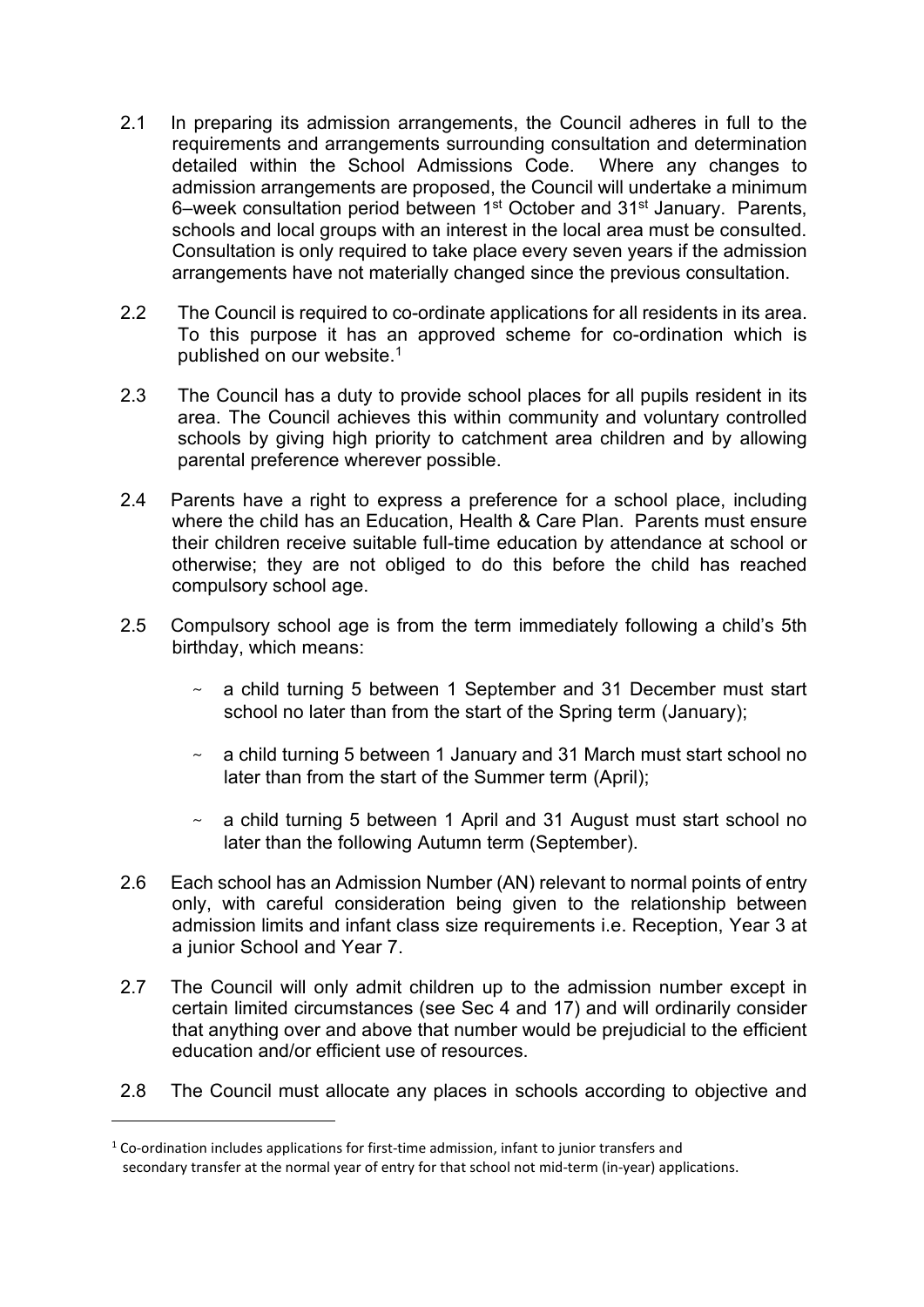transparent criteria. Where the admission number has not been reached, the Council will allocate a place at that school except where paragraphs 18.13 regarding twice excluded pupils (reception aged children would be exempt) and 18.14 regarding children being considered under the fair access protocol.

- 2.9 Parents who have their application to a particular school refused have a right to appeal to an Independent Appeal Panel. The decision of an Independent Appeal Panel is binding on parents, the Council and the governing body of the school.
- 2.10 A local authority has the power to direct the admission authority for any maintained school in England (other than a school for which they are the admission authority) to admit a child who is looked after even when the school is full. [*Where maintained schools include community, VC, VA and foundation schools*.]
- 2.11 The law requires Children with an Education Health and Care Plan (EHCP) that names a school in their plan is allocated the place and is not subject to conditions set out within this policy.
- 2.12 Each school has its own admission number. For details about the admission number for a specific school please see Leicestershire Admissions website or the individual school's website.

## **First Time Admissions to Mainstream Primary or Infant Schools and Infant to Junior Transfers**

- 3.0 For first time admission, applications for a school place must be made by the relevant closing date during the academic year (between 1<sup>st</sup> September and 31<sup>st</sup> August) in which the child turns four, even if the child will not be of compulsory school age in September when they start school. Parents can elect for children not to attend school at the start of the autumn term – for further information see section 5 to defer their child's start of school or see section 6 regarding delaying admission to the following academic year.
- 3.1 For transfers from Infant to Junior School, applications must be made by the relevant closing date (15<sup>th</sup> January) for all children in Year 2 transferring to Year 3 at a junior school.
- 3.2 Parents living in Leicestershire must apply to the Council for a school place. The best way to apply is by applying online through the Council's website however paper copies of the application form can be requested from the Customer Service Centre by calling 0116 305 6684.
- 3.3 Parents that do not live in Leicestershire but are seeking a school place at a school within the area can do so by applying through their home local authority. Those applications will be forwarded to the Council for processing, in accordance with the co-ordinated admissions scheme (please see the Council's website for a copy of the co-ordinated scheme).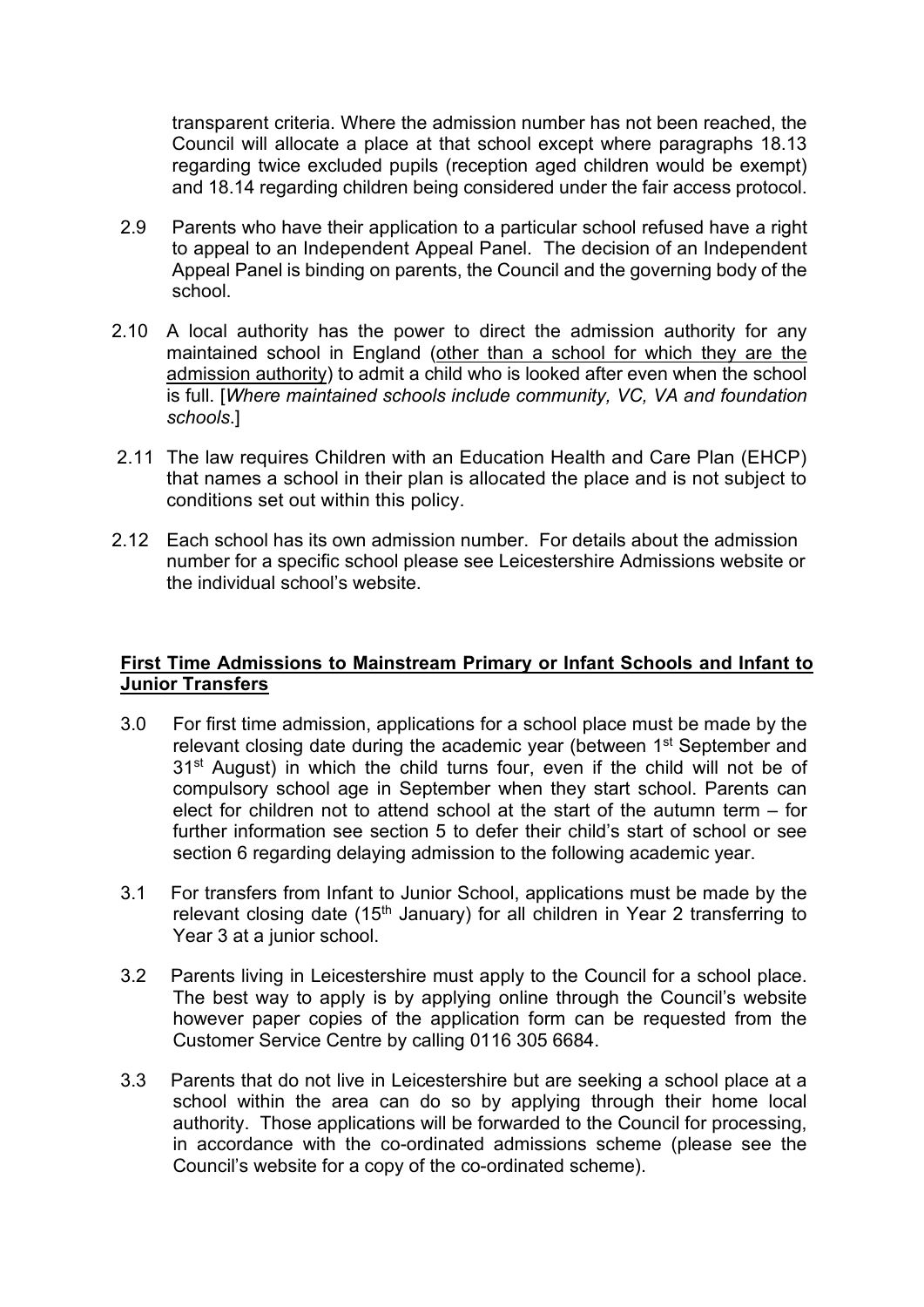3.4 All applications received by the relevant closing date *(please see co-ordinated scheme for dates)* will be considered first. Where there are more applications than places, these will be ordered in accordance with the approved priority criteria (see section 10). All late applications received after the closing date will receive the lowest priority and will be considered after those that have been received on-time. In exceptional circumstances, late applications may be considered as on time where the parent is able to evidence the reason for lateness was beyond their control i.e. children in care, forced re-location, new school opening etc. However, late applicant families who are already resident within the catchment area and have moved to another address within catchment will not be excepted children and will not be offered a place at the catchment school in those circumstances, if it is full.

Applications received beyond 4 weeks post-closing date cannot be considered under exceptional grounds, as it is too late to add them to the process and be considered as a late application.

- 3.5 For those parents that live in Leicestershire, the Council will confirm decisions for applications from the national offer date  $16<sup>th</sup>$  April (or on the next available working day if the 16<sup>th</sup> April falls on a weekend/bank holiday).
- 3.6 For those parents that do not live in Leicestershire, the Council will confirm decisions to the relevant home local authority who will in turn inform parents of the Council's decision.
- 3.7 Places will be allocated up to the Admission Number (AN). Where there are more applications than places, applications will be determined in accordance with the Council's priority criteria (see section 10).
- 3.8 The Council's decision will either be to offer a place at a school or refuse the place because: the school is full or because admission would breach the infant class size limit (in an infant or primary school see section 4). A refusal letter will also explain to the parent their right to appeal – for further information on appeals see section 14.
- 3.9 The majority of admissions to reception to all infant and primary schools is the September immediately following a child's fourth birthday (i.e. all children who have turned 4 before 31<sup>st</sup> August). The same applies to the majority transferring from Infant to Junior (i.e. from September immediately following their  $6<sup>th</sup>$  birthday).
- 3.10 For the avoidance of doubt, and in compliance with the relevant regulations, an infant child (i.e. Foundation Stage, Year 1 or Year 2) who moves into a school's area after initial allocation decisions have been made and applies for a catchment place, will not be offered a place in their catchment school if the admission number has already been reached and the class to which they would be admitted will already contain 30 children and there is an alternative school with space available in the relevant year group within 2 miles walking route of the home address.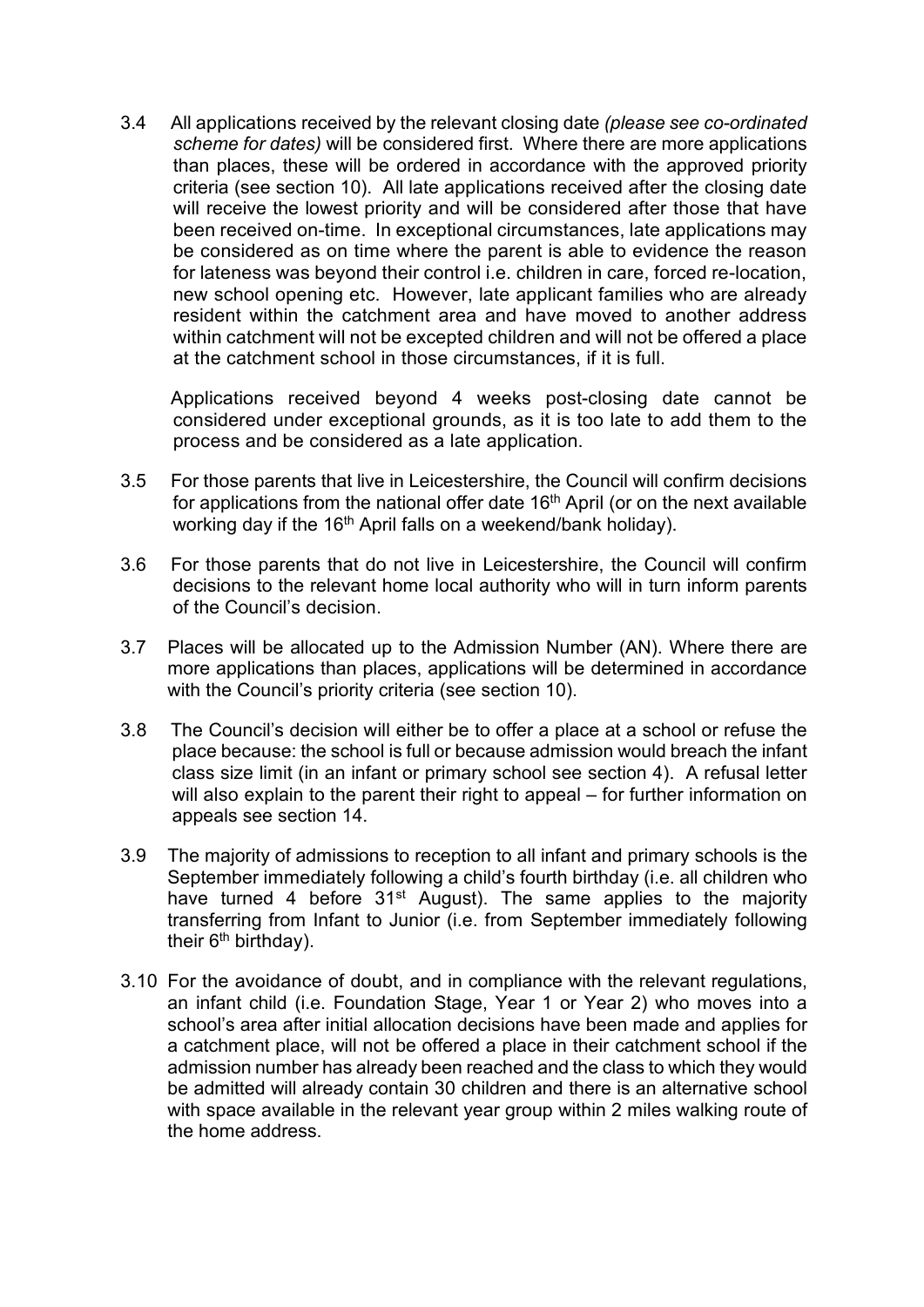3.11 Where an infant child moves into a catchment area and applies for the catchment school, and there is no other available school with places within 2 miles walking route of the home address, they will be an excepted pupil in the catchment school and may be offered a place at that school without breaching the infant class size rules. The Council may require parents to provide proof of residence – see section 18.7 for more information.

## **Infant Class Size & Exceptions**

- 4.0 Infant Classes (Foundation Stage, Year 1 and Year 2) must not exceed 30 children per teacher<sup>2</sup> and applications for year groups which would cause that number to be exceeded will be refused. That includes where admission would cause the infant class size limit to be breached in the future.
- 4.1 There are a number of exceptions where children will not count for the purposes of calculating those 30 which are set out below. Children will remain as permitted class size exceptions for the duration of Foundation Stage and Key Stage One, or until the total number of children within the class drops below 30 per class.
- 4.2 The exceptions, as set out within the School Admissions Code are:
	- a) children admitted outside the normal admissions round with statements of special educational needs or Education, Health and Care Plans specifying a school;
	- b) looked after children and previously looked after children admitted outside the normal admissions round;
	- c) children admitted, after initial allocation of places, because of a procedural error made by the admission authority or local authority in the original application process;
	- d) children admitted after an independent appeals panel upholds an appeal;
	- e) children who move into the area outside the normal admissions round for whom there is no other available school within reasonable distance;
	- f) children of UK service personnel admitted outside the normal admissions round;
	- g) children whose twin or sibling from a multiple birth is admitted otherwise than as an excepted pupil;
	- h) children with special educational needs who are normally taught in a special educational needs unit attached to the school, or registered at a special school, who attend some infant classes within the mainstream school.

 $2$  As defined by the section 4 of the School Standards and Framework Act 1998.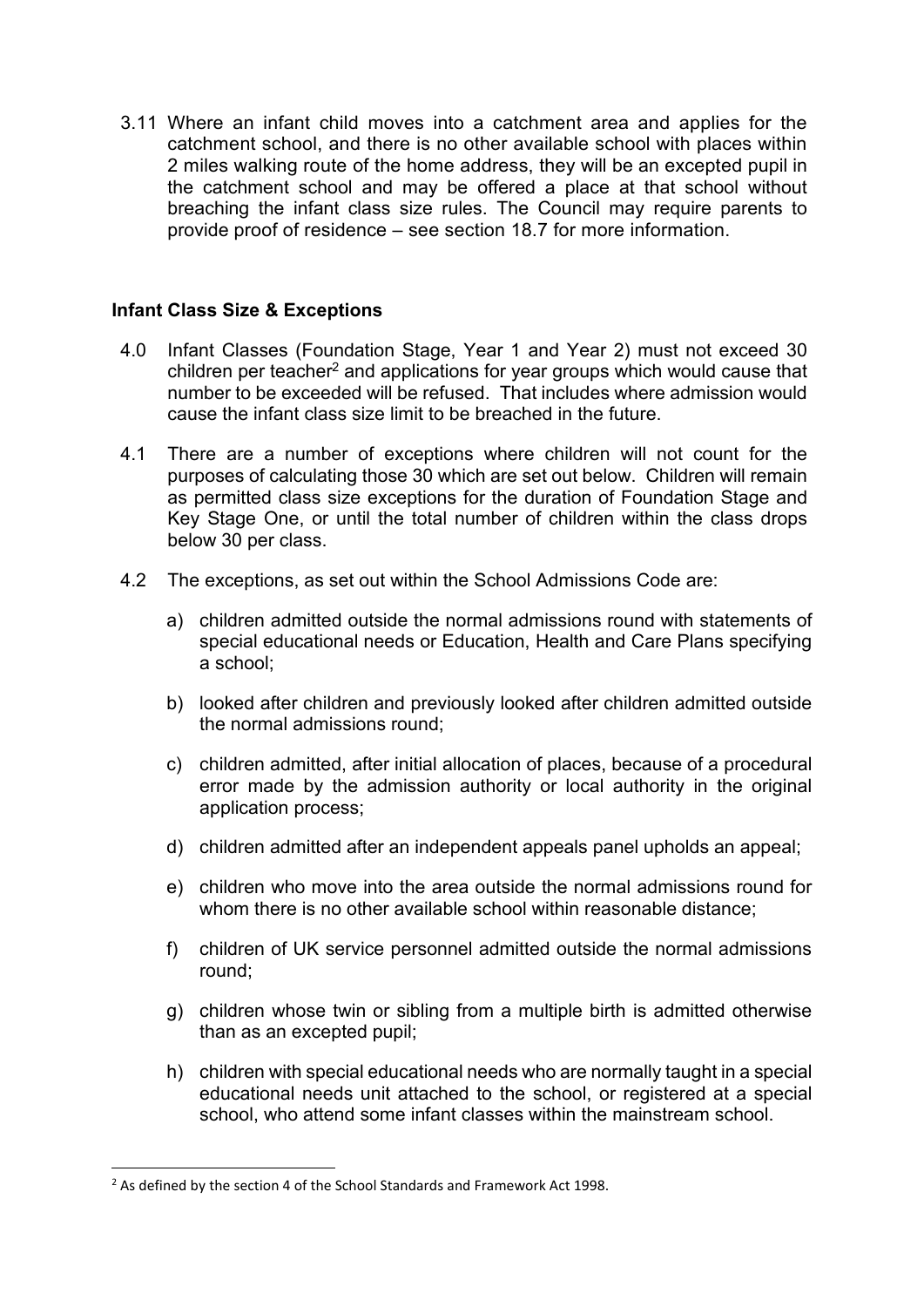# **Admission of children below compulsory school age and deferred entry**

- 5.0 Upon notification of a school place being offered, a child is entitled to a full-time place in the September following their fourth birthday, but they are not required to start school until the start of the term after the term in which they reach compulsory school age.
- 5.1 The date the child is admitted to the school can be deferred until later in the school year or the child can attend part-time until the child reaches compulsory school age in the year the original application was made.
- 5.2 A child's school place may be deferred but only up until the beginning of the summer term.
- 5.3 Where a child has failed to attend school by the start of the summer term in the school year for which the original application was made, parents will have to submit a new application unless there are exceptional circumstances which have prevented the child from doing so. Where there are no exceptional circumstances any application will be treated as an in-year application.
- 5.4 Exceptional circumstances will include a child who has been unable to attend school because of medical reasons (i.e. hospitalisation, operation recovery that has taken up to two school terms).

## **Admission of children outside their normal age group to Community or Voluntary Controlled schools**

- 6.0 At the point of first time admission, transfer from infant to junior school or admission to secondary school, parents may seek a place for their child outside of their normal age group, for example if the child is gifted and talented or has experienced problems such as ill health.
- 6.1 Parents of a summer born child, that is those children born between 1st April and 31<sup>st</sup> August, may choose not to send their child to school until the September following their fifth birthday and may request that they are admitted out of their normal age group, for example into the Reception year group rather than Year 1 (this is considered as a delayed entry for the purposes of this policy).
- 6.2 To request delayed entry parents should make an application for their child's admission to their normal age group at the usual time, in accordance with this policy. Within that application parents should also submit a request to the Council for admission outside of the normal age group. Further information about the process will then be provided to parents upon their request for admission outside of the normal age group or by contacting the School Admissions Service.
- 6.3 Decisions will be made by a panel of Local Authority (LA) professionals based on the circumstances of each case and considering the best interests of the child concerned, including the headteacher's view. This will take into account: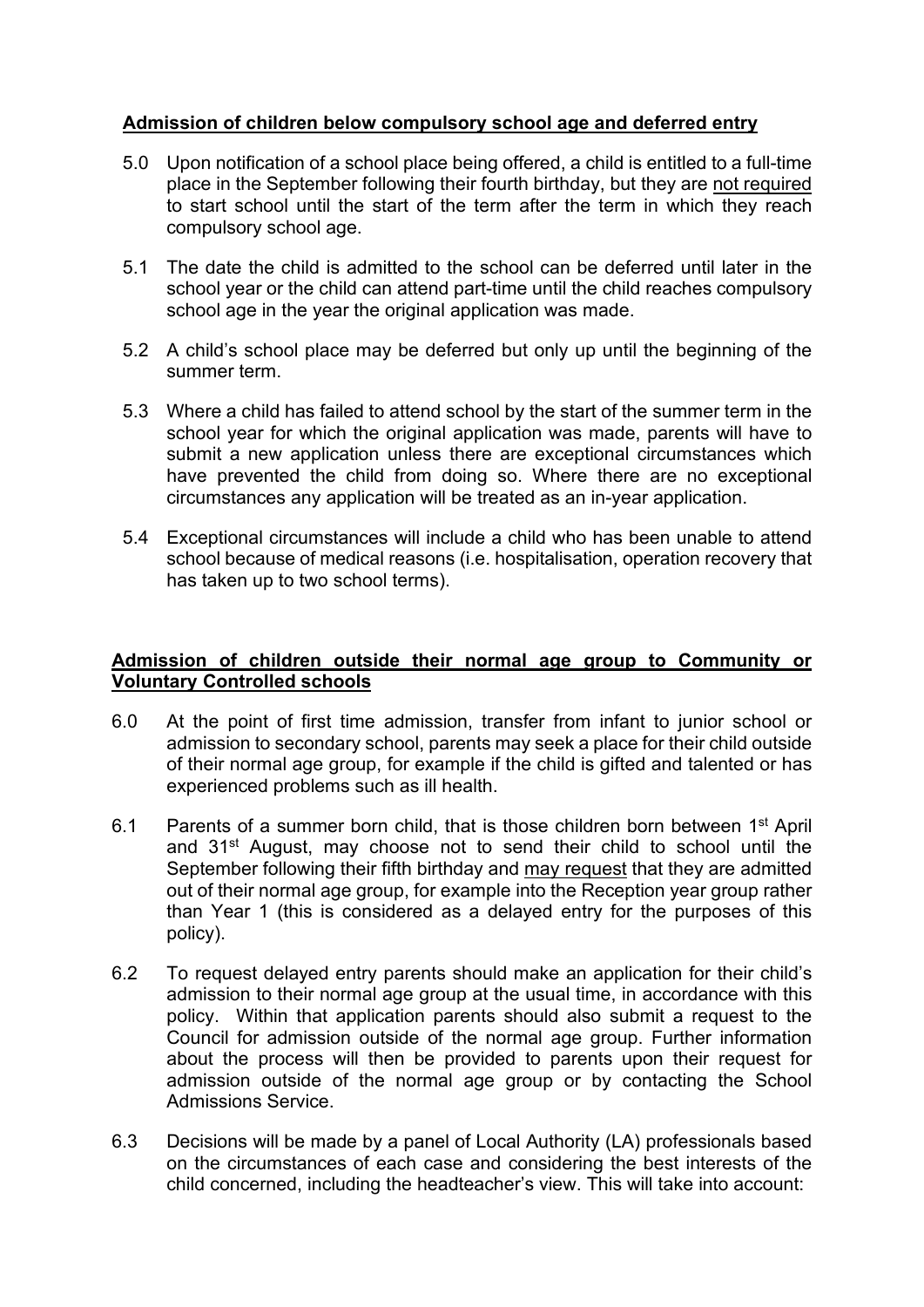- parents' views;
- information about the child's academic, social and emotional development;
- where relevant their medical history;
- any views of medical and other professionals:
- whether they have previously been educated outside of their normal age group;
- whether they may have fallen in to a lower age group if the child was not born prematurely; and
- the views of the Headteacher of the school concerned.
- 6.4 Decisions made by the Council will be clearly set out in a letter. The letter will contain a full explanation to the parent of how the decision was arrived at, as well as what recourse is available if the request is refused.
- 6.5 Where the Council agrees to the parent's request for their child to be admitted to a year out of their normal age group, it will be necessary for the parent(s) to apply again for a place in Reception (or at secondary transfer) at the appropriate time a year later as part of the co-ordinated first time admission process. If that application is successful, the child will be admitted into Reception (or Year 7). However, parents must be aware that any such consent will not guarantee them a place at a particular school.
- 6.6 For schools under the LA's control, the LA will process any such application as part of the main admissions round, and alongside other applications for that age group, on the basis of determined admission arrangements only including the priority criteria when this applies. Where an application is late, it will be considered after on-time applications.
- 6.7 Any agreement by the Council to delay entry or be admitted in advance of their chronological age group will only apply in relation to the community schools and/or voluntary controlled School(s) identified by the parents. Parents should contact the admission authority of other schools they may wish their child to attend to confirm the process that they will need to follow in relation to that school.
- 6.8 At the point of transfer (either from Infant to Junior School or from Junior/Primary to secondary school) it will be a matter for the admission authority of that school to determine whether to approve any request for a child to be admitted outside of their chronological age group.
- 6.9 Parents' statutory right to appeal against the refusal of a place at a school for which they have applied does not apply if they are offered a place at the school, but it is not their preferred age group.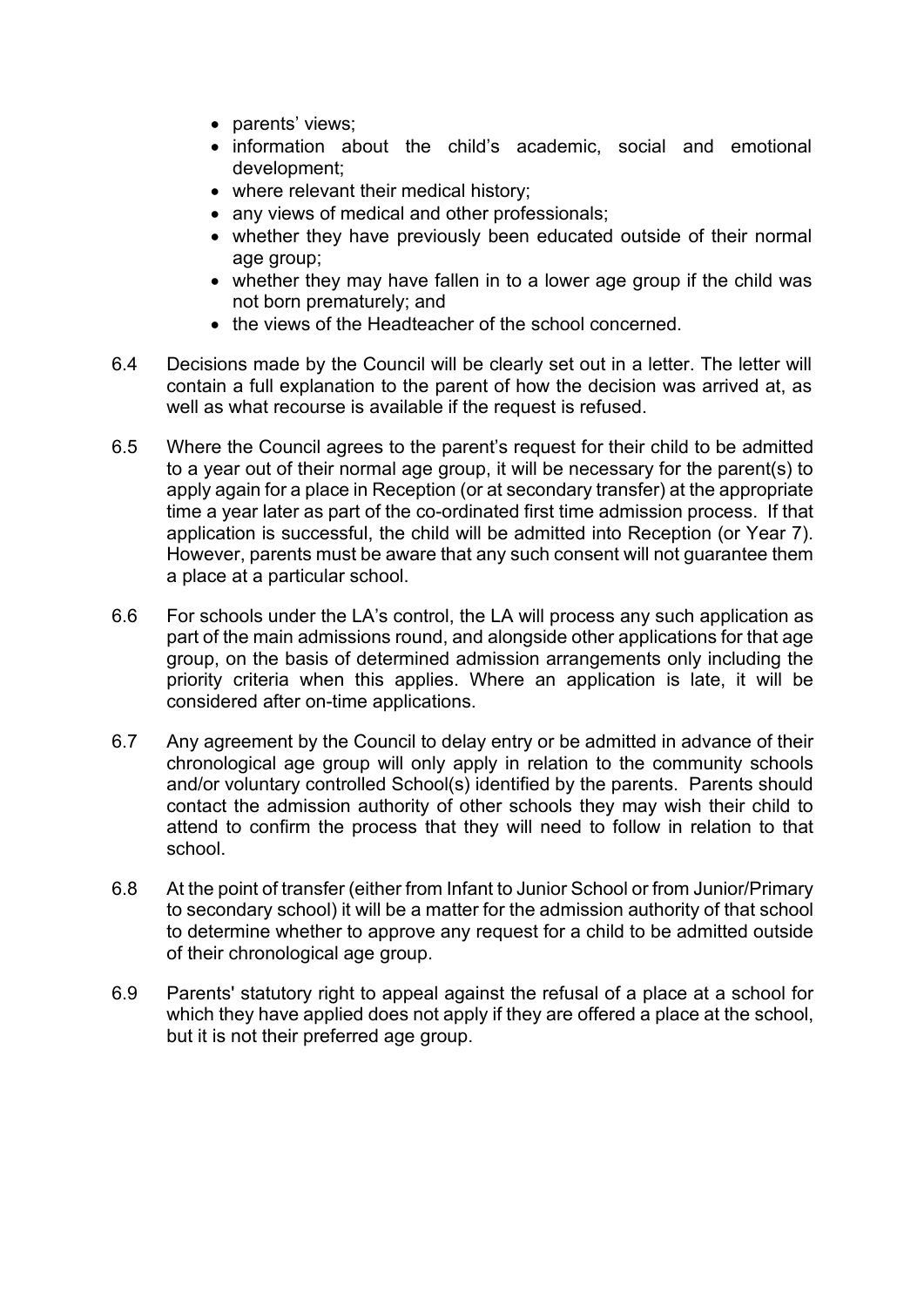# **Normal Secondary School Transfer Admissions (not sixth form)**

- 7.0 Parents will need to submit an application for admission to secondary school in accordance with the closing date for applications which is set out within the Council's co-ordinated admission arrangements.
- 7.1 For those parents that live in Leicestershire, the Council will confirm decisions for applications from the national offer date 1<sup>st</sup> March (or on the next available working day if the 1<sup>st</sup> March falls on a weekend/bank holiday).
- 7.2 For those parents that do not live in Leicestershire, the Council will confirm decisions to the relevant home local authority who will in turn inform the parents of the Council's decision.
- 7.3 Places will be allocated up to the Admission Number (AN).
- 7.4 All applications received by the relevant closing date *(please see co-ordinated scheme for dates)* will be considered first. Where there are more applications than places, these will be ordered in accordance with the approved priority criteria (see section 10). All late applications received after the closing date will receive the lowest priority and will be considered after those that have been received on-time. In exceptional circumstances, late applications may be considered as on time where the parent is able to evidence the reason for lateness was beyond their control i.e. children in care, forced re-location, new school opening etc. However, late applicant families who are already resident within the catchment area and have moved to another address within catchment will not be excepted children and will not be offered a place at the catchment school in those circumstances, if it is full.

Applications received beyond 4 weeks post-closing date cannot be considered under exceptional grounds, as it is too late to add them to the process and be considered as a late application.

7.5 The Council's decision will either be to offer a place at a school or refuse the place because the school is full. A refusal letter will also explain to the parent their right to appeal – for further information see section 14.

## **In-Year (mid-term) Transfers (all year groups) whether in-catchment or not**

8.0 Mid-term transfer requests (in-catchment or otherwise) will be co-ordinated through the Council's School Admissions Service, for schools under the Local Authority's control and for those academies (own admitting authorities) that have indicated that they wish participate in the Local Authority's mid-term coordinated scheme. The best way to apply is through the Council's mid-term application form (Common Application Form) available online (before applying parents are encouraged to arrange to visit the school).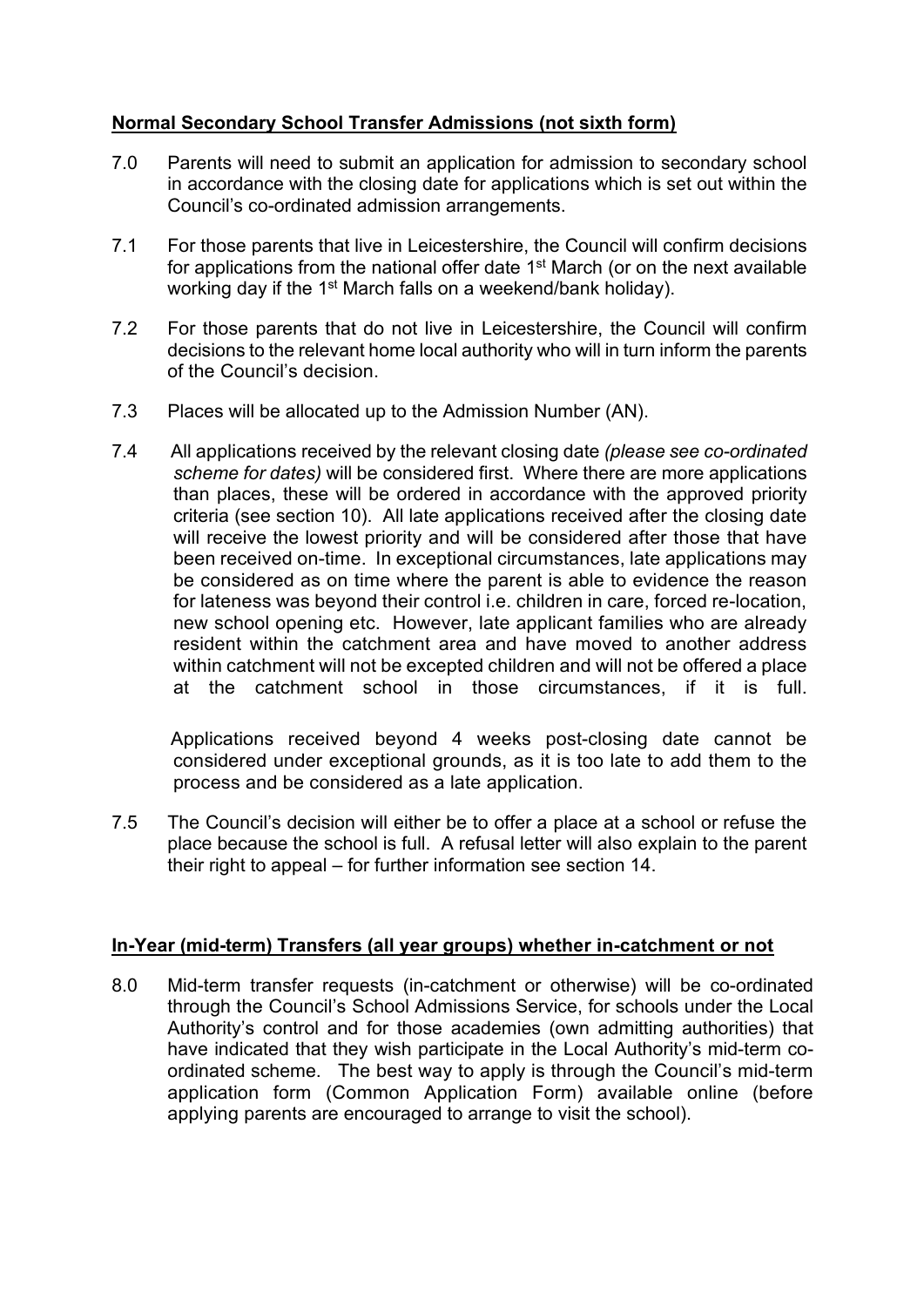- 8.1 The Council will aim to notify the parents of the outcome of their application in writing within 10 school days, but in any event, parents must be notified in writing within 15 school days (5 days if child is indicated as looked after or previously looked after see paragraph 10(i) for the definitions), wherever possible. Delays may occur where further evidence or proof is required (i.e. proof of looked after status or previously looked after status, house purchase, tenancy agreement, fair access information for complex or out of authority applications etc) or during busy periods (such as during the normal admissions round or due to when schools are closed i.e. during school holidays).
- 8.2 Where there are multiple in-year admissions and the school do not have sufficient places for every child who has applied for one, places must be allocated on the basis of the oversubscription criteria in the determined admission arrangements only.
- 8.3 Where the mid-term application is made through the Council, the decision will either offer the place or refuse if the school is full because admitting the child would prejudice the efficient provision of education or use of resources. A refusal letter will also explain to the parent their right to appeal, and how they should do this.
- 8.4 Information setting out the process for applying for mid-terms, which schools the Council co-ordinate the applications for and which schools manage their own in-year admissions (including contact details for those schools) will be set out on the council's website.

## **Processing Parental Preferences**

- 9.0 Application forms for school places allow parents to express up to three preferences for school places. Parents should rank their preferences in order with 1 being highest and 3 being lowest. Where a place can be offered at more than one preference, only the highest preference will be offered. Applications will be prioritised according to the admissions criteria.
- 9.1 For relevant co-ordinated scheme applications received after the closing date for submission shall only be considered after all other applications which were received on time, unless there is a significant reason for lateness. In exceptional circumstances, late applications may be considered as on time where the parent is able to evidence the reason for lateness was beyond their control i.e. children in care, forced re-location, new school opening etc. However, late applicant families who are already resident within the catchment area and have moved to another address within catchment will not be excepted children and will not be offered a place at the catchment school in those circumstances, if it is full.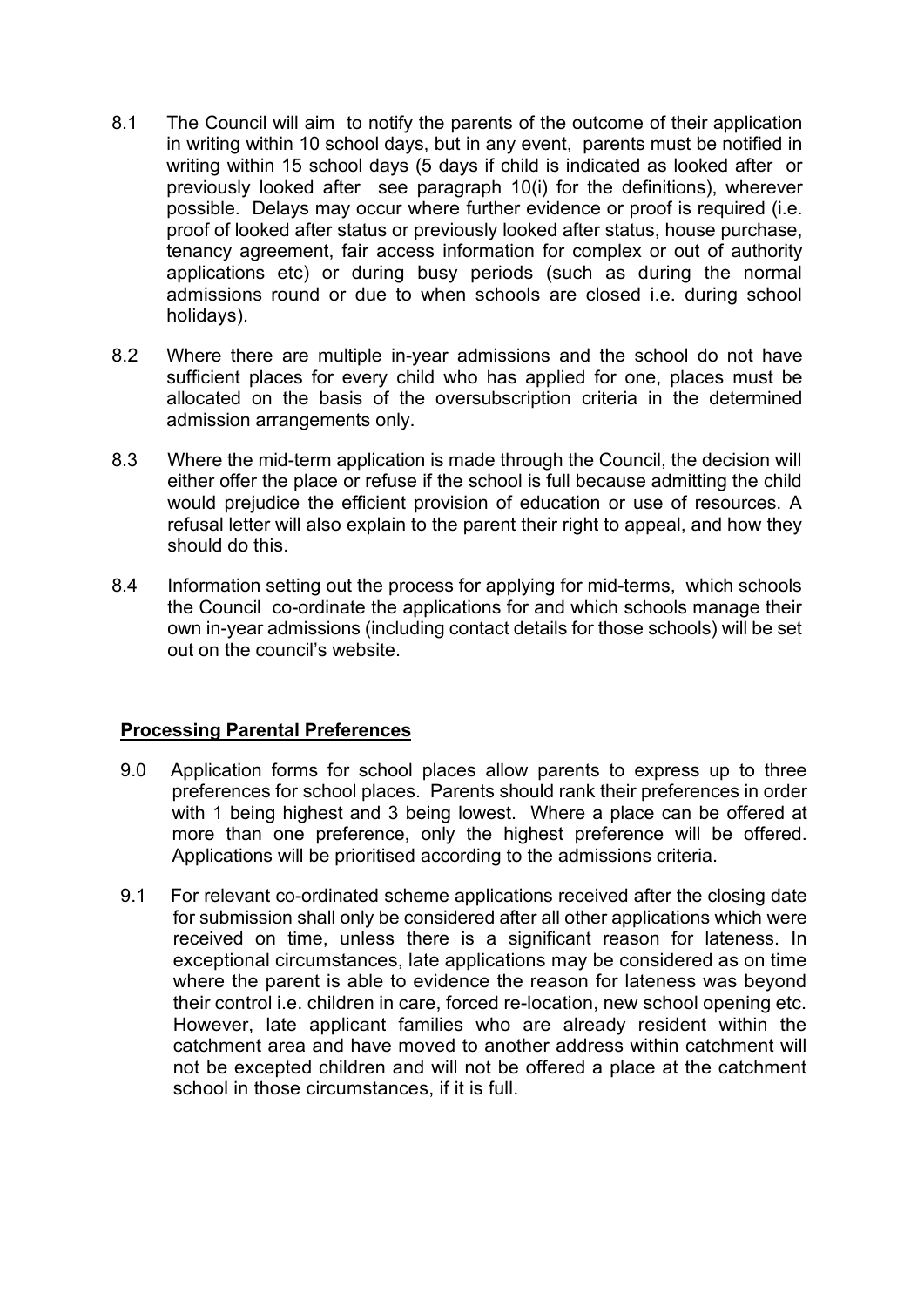Applications received beyond 4 weeks post-closing date in the normal round cannot be considered under exceptional grounds, as it is too late to add them to the process.

(For mid-term (in-year) application closing dates please see Leicestershire's mid-term co-ordinated scheme).

9.2 Parents may vary the order of the schools for which they have expressed a preference by logging into their account before the closing date. If on the rare occasion they need to change preference order after the closing date, they must contact the School Admissions Service for further advice.

However, post the closing date if a new school is added, then that school preference will be considered as a late preference.

#### **Priority Criteria for Entry Autumn 2021 Admissions and Mid-term Applications during 2021/2022 Academic Year**

10.0 Priority will be given to children whose parents applied on time and ranked in accordance with the priority criteria set out below. Where there are more applications than places or there is a tie, the next relevant criteria will be used to determine which application should be offered the place, if they still have identical ranking then lots will be drawn (see section 10.1 below):

| 1 <sup>st</sup> | Children who are looked after and those children who were<br>previously looked after children. (See note i.)                                                                                                                                                       |
|-----------------|--------------------------------------------------------------------------------------------------------------------------------------------------------------------------------------------------------------------------------------------------------------------|
| 2 <sub>nd</sub> | Pupils who live in the catchment area. (See note ii.)                                                                                                                                                                                                              |
| 3rd             | Pupils who will have a brother or sister attending the same school at the<br>same time at the point that they are attending. (See notes iii.)                                                                                                                      |
| 4 <sup>th</sup> | Pupils who have a serious medical condition or exceptional social or<br>domestic needs that make it essential they attend the school requested.<br>(Professional documentation confirming the situation must be submitted<br>with the application.) (See note iv.) |
| 5 <sup>th</sup> | Pupils who are attending a feeder school at the point of application. (See<br>note $v.$ )                                                                                                                                                                          |
| 6 <sup>th</sup> | Pupils starting at an infant school with a sibling who will be attending the<br>feeder junior school at the same point they are attending (see note iii & $v$ )                                                                                                    |
| 7 <sup>th</sup> | Pupils living nearest to the school measured in a straight-line<br>distance (home to school front gate). (See note vi.)                                                                                                                                            |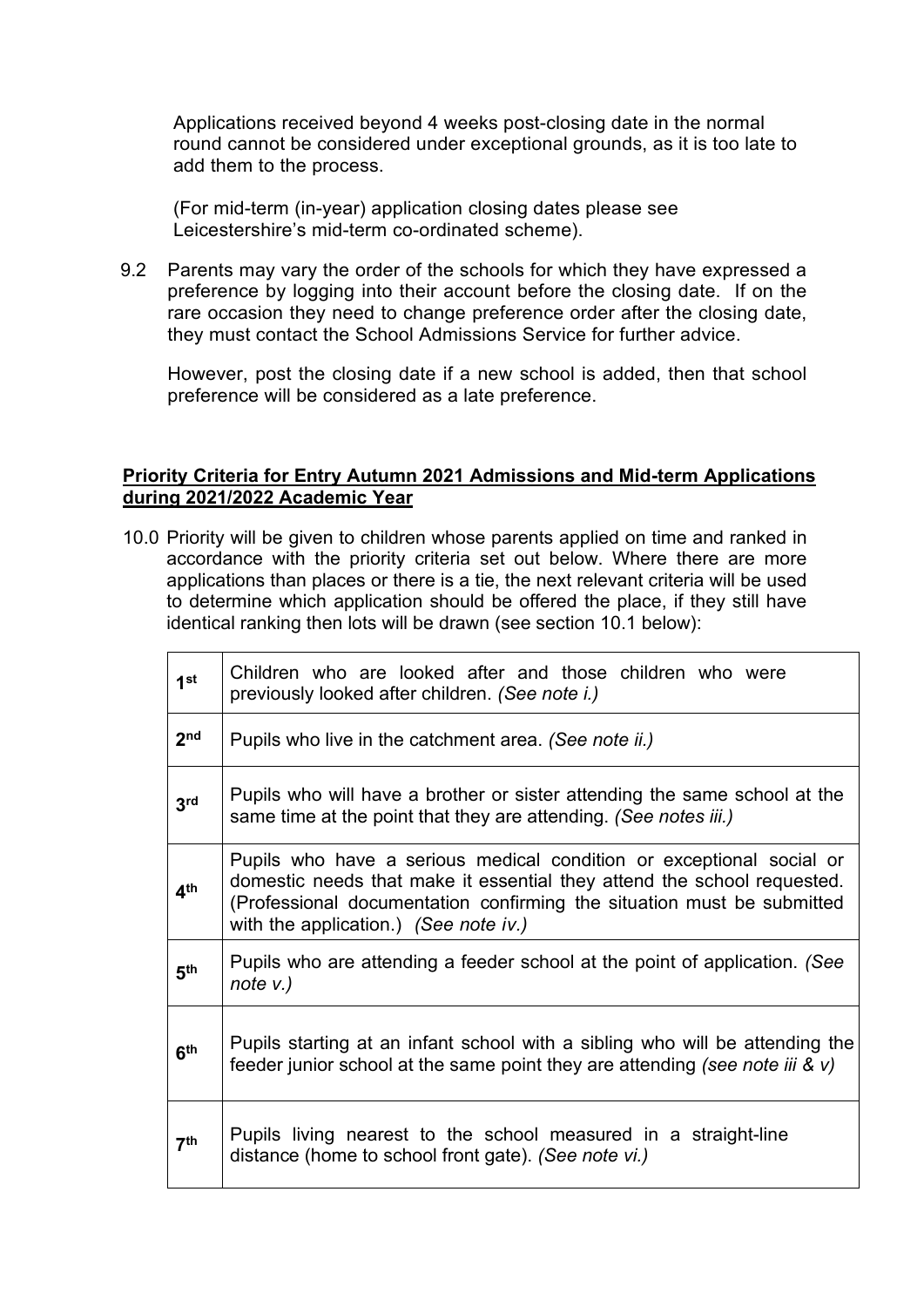## **Notes:**

i. A 'looked after child' is a child who is (a) in the care of a local authority, or (b) being provided with accommodation by a local authority in the exercise of their social services functions (see the definition in Section 22(1) of the Children Act 1989) at the time of making an application to a school;

Previously looked after children are children who were looked after but ceased to be so because they were adopted, (or became subject to a child arrangement order or special guardianship order). Children who were adopted (or subject to child arrangements orders or special guardianship orders) immediately following having been looked after and those children who appear (to the admission authority) to have been in state care outside of England and ceased to be in state care as a result of being adopted

[\*State Care - a child is regarded as having been in state care outside of England if they were in the care of or were accommodated by a public authority, a religious organisation, or any other provider of care whose sole or main purpose is to benefit society.

(i.e. charity group that benefits society) but does not include private fostering whether in England or from outside of England. For more detail see

- ii. For the purpose of processing a school application a single home address must be used. The child's place of residence is taken to be the parental home at which they normally reside. Where parents claim equal or dual residency they must prioritise one address over the other, or risk the application not being processed. For children of UK service personnel (UK Armed Forces) and crown servants a unit postal address or quartering area address that has been formally declared by an official letter will be used as the home address prior to arrival into the UK.
- iii. The term "brother or sister" includes half brother or sister, step brother or sister or legally adopted child being regarded as the brother or sister living at the same home address.
- iv. If criterion 4 is used, professional supporting documentation from the Lead Professional must be supplied and must be submitted with the application. The following list are the areas that are considered exceptional:-
	- Crown Servants
	- Children subject to Child Protection Plans
	- $\blacksquare$  Hard to Place children who fall under the Fair Access Protocol
	- **Parents suffering domestic violence (This is dependent on** documentary evidence by a lead professional)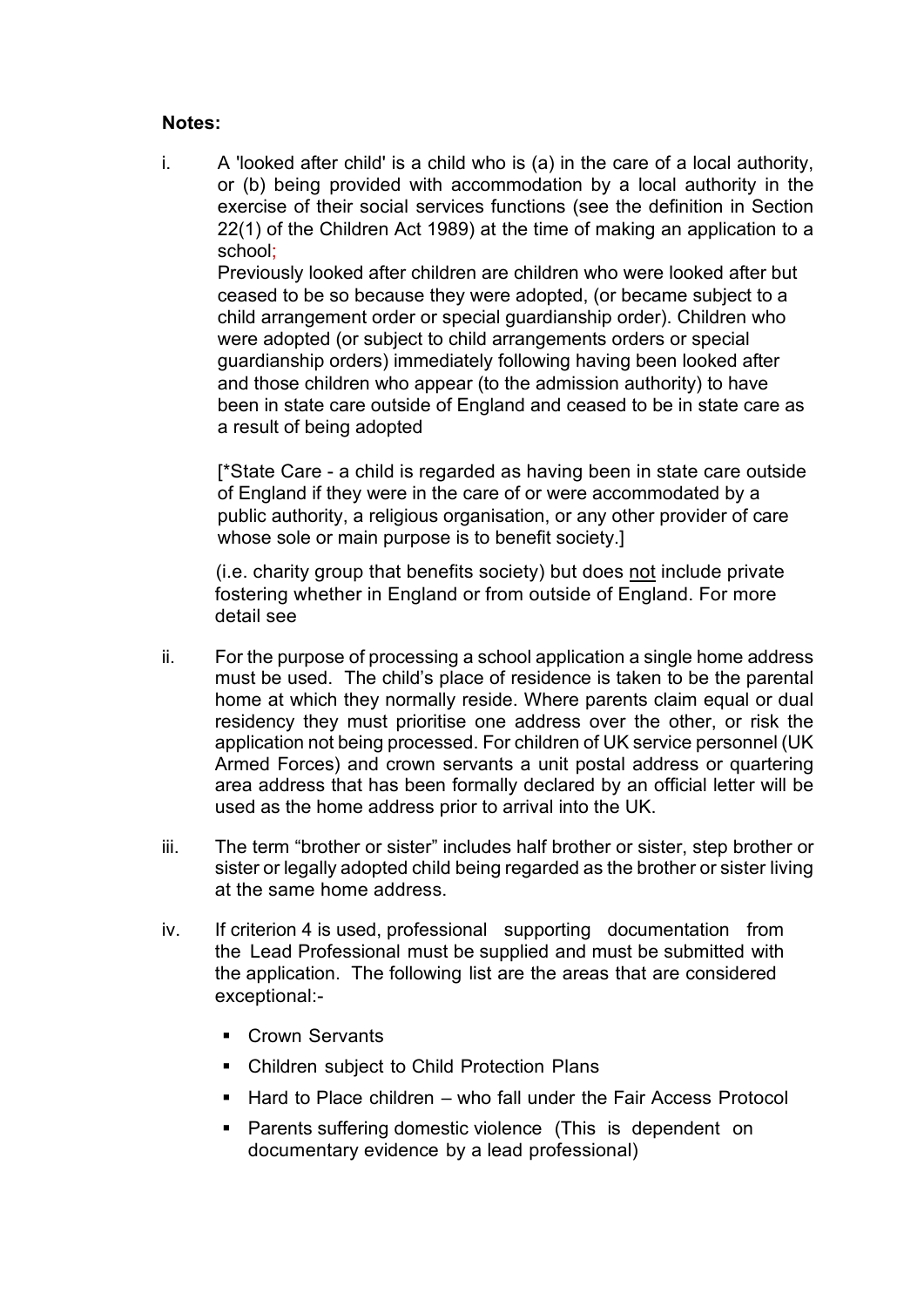- v. For criterion 5 above, the child must be on roll at the feeder school at the point of application.
- vi. For criterion 6, measurement of distance of up to three decimal places will be in a straight line from the centre point of the property to the school's main designated front gate, using a computerised mapping system (*Routefinder*). Where there is equal distance then lots will be drawn, supervised by an independent officer (see section 10.1).

## **Tiebreaker**

10.1 If two or more applications have identical ranking following applying all the above criteria in priority order, lots will be drawn. The drawing of lots will be undertaken by a senior officer in the Children and Families Department, supervised by an officer of the Council from another department that is independent of the Council's School Admissions Service.

#### **Children Who Move Out of or Into the Catchment Area including Late and or Mid-Term Applications**

- 11.0 A child who is already attending a school and whose place of residence changes to an out-of-catchment address is entitled to continue attending that school. However, any subsequent application, as a mid-term or at the point of transfer to a junior or secondary school, must be made using the new address.
- 11.1 Where a family have made an application, they must notify the Council of any change in their address as soon as possible after the move.
- 11.2 Where a family have applied for or been offered a place at a community or voluntary controlled school and move home during the course of the admissions process (i.e. after the closing date for first time admissions or transfers but before they start) they must notify the Council immediately.
- 11.3 During the normal round the latest date a proof of change of address can be accepted for the purposes of an application that has already been submitted is the third Friday in March for first time admissions and junior transfers and the third Friday in December for secondary transfers. Home moves will not be accepted without proof (see section 18.7). Where proof is received beyond the above respective 'Fridays', the applications will be considered as late.

## **Withdrawal of places**

12.0 Once a place has been offered at a school the Council may withdraw that place prior to starting school where it has been established that: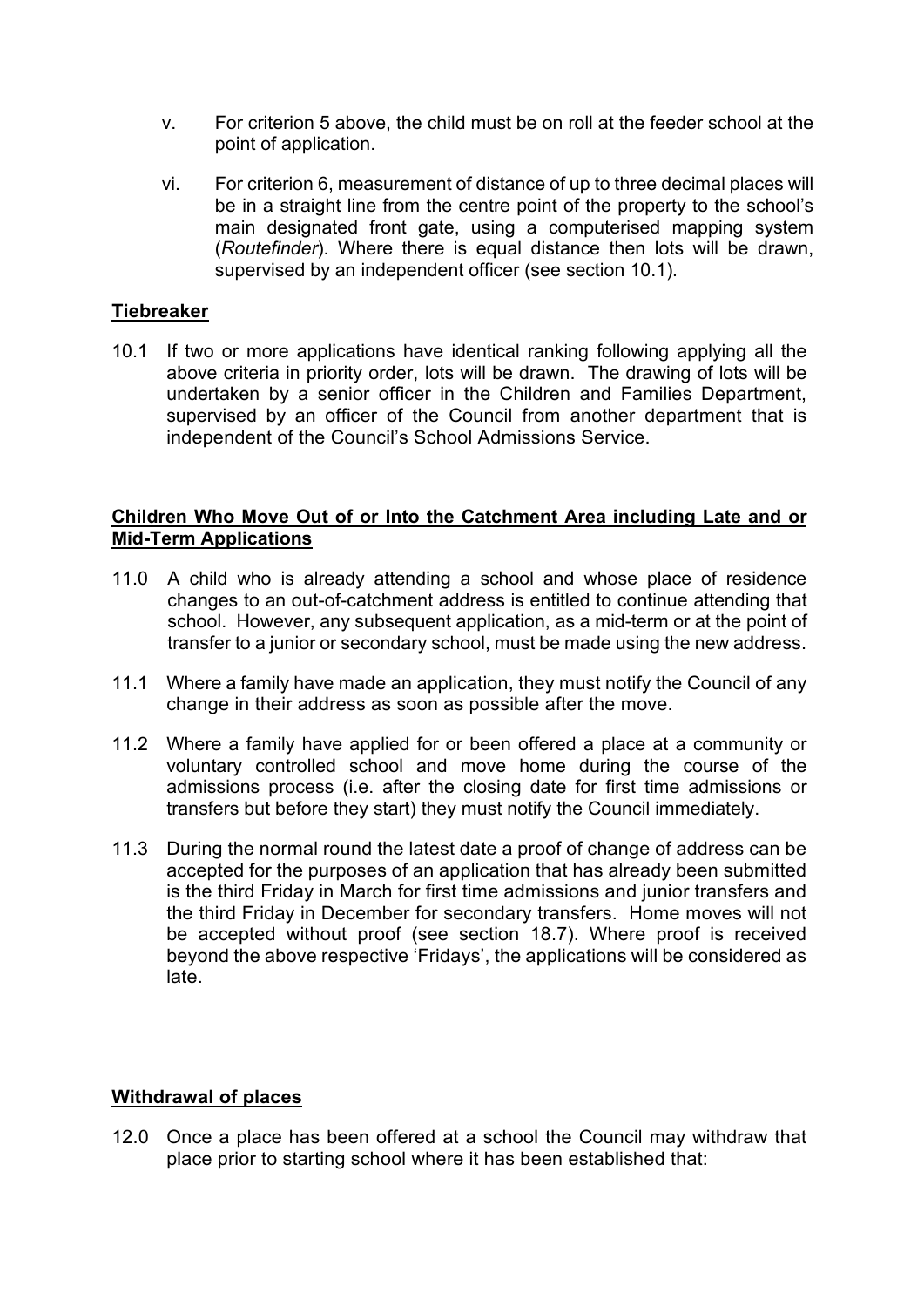the place was offered in error;

or

it is established that the place was obtained through a fraudulent or intentionally misleading application;

or

where the parent has not responded within a reasonable time<sup>3</sup>.

## **Mid-term Applications**

- 13.0 For applications made outside of the normal round of admissions i.e. seeking to move school part way through an academic year, where a place exists at the requested school it will be offered.
- 13.1 Where an application is made to a school that is oversubscribed, a school place may still be offered subject to the following:
	- (i) The requested school is the catchment school for the new address; and
	- (ii) Documentary evidence of the house move is provided (see section 18.7); and
	- (iii) There is no alternative school within a reasonable distance which has available places in the relevant year group. Reasonable distance for these purposes is 2 miles for a primary school and 3 miles for secondary school, measured as the shortest safest walking route from a geocoded point at the centre of the home address to the School's front gate using an electronic mapping tool – *Routefinder*; and
	- (iv) The application is made within 90 calendar days of the family first moving into the property and the application requests a start date of no later than half a school term from the point the application was received; or
	- (v) That the, child has/will have a sibling attending the school at the same time.
	- 13.2 Applications submitted in accordance with this section will usually be processed within 20 school days, although there may be delays during the main round for applications and appeals. The Council will notify parents of the

<sup>3</sup> Including a failure to respond within a reasonable time to a request for information, such as to provide proof of an address.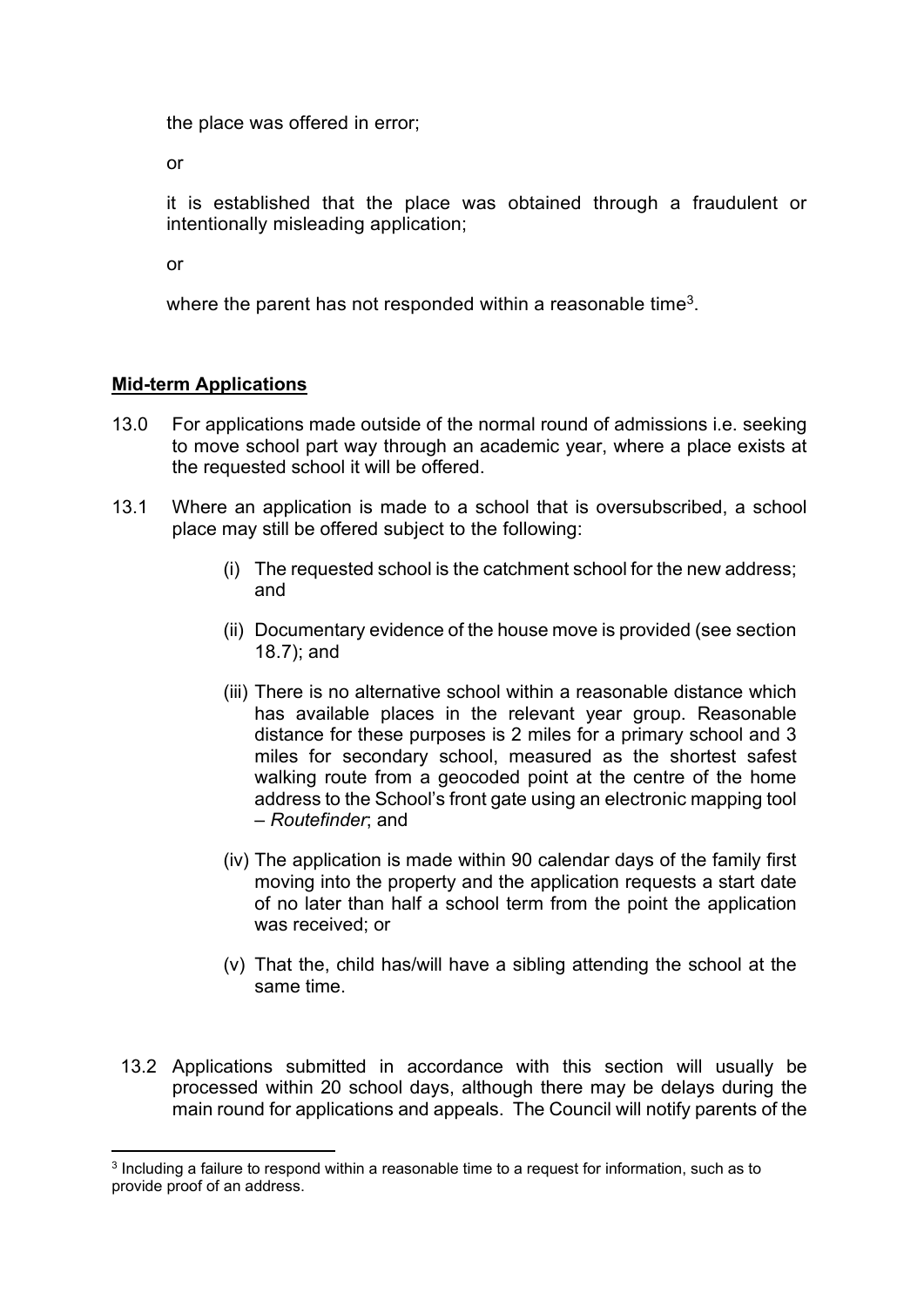outcome of their application confirming that the application has been accepted or setting out the reason it has been refused.

## **Appeals (including class size appeals)**

- 14.0 All parents will have a right of appeal if an application for a school place is refused and this will be detailed in the refusal letter. Appeals that are to be heard as part of the normal round will be heard in accordance with the appeals timetable published on the LA's website.
- 14.1 Parents may contact the School Admissions Service if they require clarification of the procedure that will be followed in respect of an appeal.
- 14.2 Where an application for admission is refused on the grounds it would cause the infant class size limit to be breached, the grounds on which the appeal may succeed are extremely limited. Please see *'Appeal a School Case'* section on the LA's webpage.

## **Second Applications (Further Appeals)**

- 15.0 Ordinarily parents may only make one application for any particular school per academic year. In exceptional circumstances, and at its sole discretion, the Council may allow a further application to be made where there has been a significant and material change in the circumstances of the parent, the child or the school.
- 15.1 The following is a non-exhaustive list of what may be considered to be exceptional:
	- change of address i.e. where the change of address is into the catchment of the school;
	- new significant and material evidence has come to light in your personal circumstances;
	- a significant change in medical circumstances (apart from medical attention for distress or anxiety as a result of unsuccessful applications / appeals);
	- **there has been a significant and or material change in the circumstances** of the school i.e. significant extensions / new build, an increase their AN, increase in the number of teaching staff.
- 15.2 In such instances parents must provide the Council with written details of the significant and material change together with any evidence of that change. Where the significant and material change is accepted by the Council a second application will be permitted and must be made in the usual way and will be processed in the normal manner and, where necessary, in accordance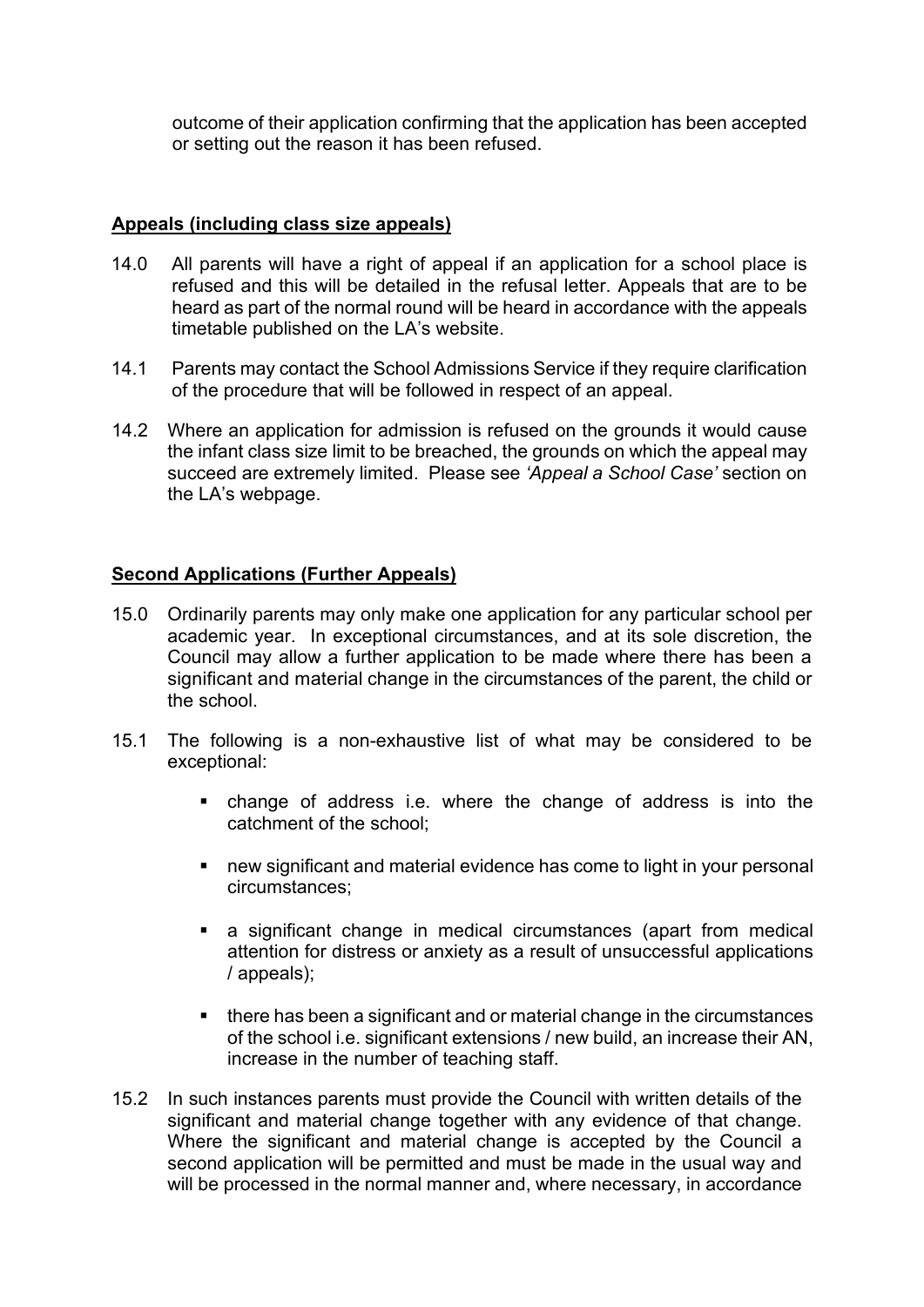with the priority criteria.

# **Errors**

- 16.0 Where the Council has made an error in the processing of an application for a school place, and it is established that had the error **not** occurred it would have resulted in the applicant being offered a school place, the Council will offer a place at the school.
- 16.1 Applicants are responsible for the accuracy of all and any information which they submit. The Council takes no responsibility for incorrect information submitted (i.e. an incorrect date of birth, failure to mention sibling(s), failure to provide supporting evidence etc.) or the impact that such information may have on the determination of their application. Where applicants become aware of such errors, they should notify the Council as soon as possible.

## **Exceeding the Admission Number (AN)**

- 17.0 At the point of first-time admission, infant to junior and secondary transfer (i.e. *normal round of applications*), if there are more requests for in-catchment children than the admission number (AN), the AN will not usually be exceeded, except in exceptional circumstances.
- 17.1 For applications made outside of the normal admissions round (e.g. mid-term applications) where the AN has been reached, applications will be refused, subject to section 13.1.
- 17.2 In certain exceptional circumstances the Council may determine, or the school may request, that the AN be exceeded. Any such request by a school must be made by written request to the School Admissions Service. Where necessary, the Council will publish details of any variation to increase the AN of a particular school on its website.
- 17.3 For the avoidance of doubt, discretion to exceed the AN shall rest solely with the Council and not the governing body of a school. In reaching any decision the Council will consider the views of interested parties; the governing body of the school, the impact on the education of children in the school; and the availability of other places within the area.
- 17.4 Parents will still submit their application in the usual manner. The Council will determine those applications in the following way:
	- (a) Where the decision to increase the AN is made before the National Offer Date, applications will be processed in the normal way with on-time applications being considered first and with places being offered in accordance with the priority criteria up to the increased AN. If there are any places available after on-time applications, places will be offered to those late applications ranked according to the priority criteria;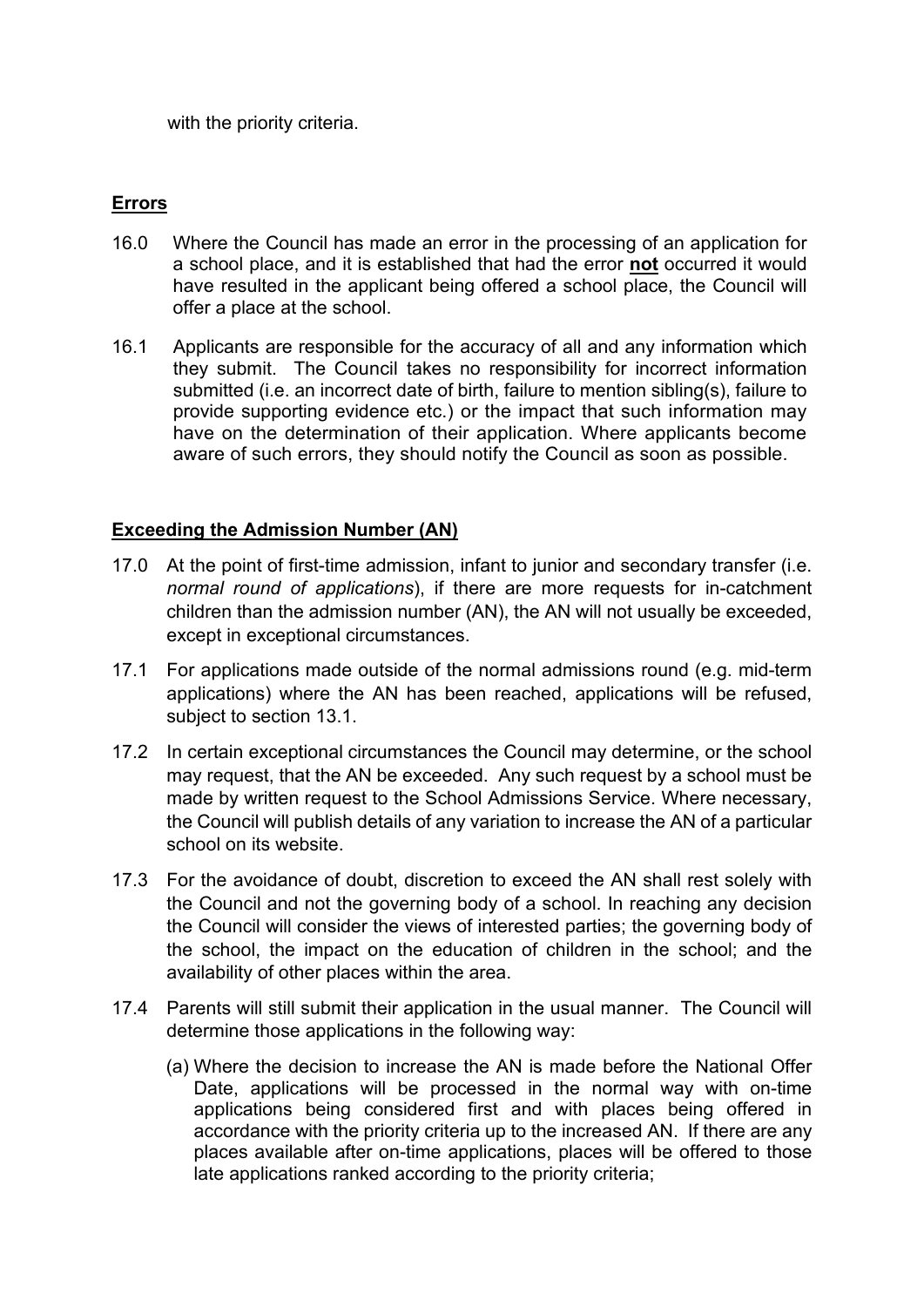- (b) Where the decision to increase the AN is made after the National Offer Date, the Council will offer any additional places as per the priority on the waiting list up to the increased AN alongside any further applications received;
- (c) Where the decision to increase the AN is made at a time when no waiting list is being held, the Council will offer places on a first come, first served basis, up to the increased AN.
- 17.5 For the purpose of this section, exceptional circumstances may include but are not limited to:
	- (a) An independent appeal outcome in the parent's favour;
	- (b) The admission of children who are subject to Leicestershire's Fair Access Protocol;
	- (c) The admission of children who would have siblings in the school;
	- (d) Infant class size exceptions (see section 4).

#### **Miscellaneous**

#### **Catchment Area Definition and How to Find Out the Catchment Area School for Your Home Address**

- 18.0 Most Community and Voluntary Controlled schools have their own catchment areas, which are defined as the geographic area<sup>4</sup> from which pupils / students are eligible to be considered under criterion 2 (see section 10). The HOME ADDRESS determines into which catchment area you reside (definition of home address see section 10 note (ii)). There are some instances however where the catchment has multiple schools in it i.e. Braunstone see section 18.3 below.
- 18.1 If you are unclear in which catchment area your home address falls please contact the Council's Customer Service Centre, on (0116) 305 6684.
- 18.2 Where a family have equal split residency arrangements and the child resides either in the same school catchment or live in two catchment areas, parents must prioritise one address.

#### **Areas of Dual / Multiple Catchment Entitlement**

18.3 In areas where there is dual or multiple catchment entitlement, equal preference process will be applied at the normal round of applications. For children who move into an area outside of the normal admissions round, the normal criteria will be applied (see section 10). In both circumstance the highest-ranking preference where possible will always be offered.

<sup>4</sup> Please see [https://www.leicestershire.gov.uk/education-and-children/schools](https://www.leicestershire.gov.uk/education-and-children/schools-colleges-and-academies/find-a-school)[colleges-and-academies/find-a-school](https://www.leicestershire.gov.uk/education-and-children/schools-colleges-and-academies/find-a-school) for individual LA controlled catchment maps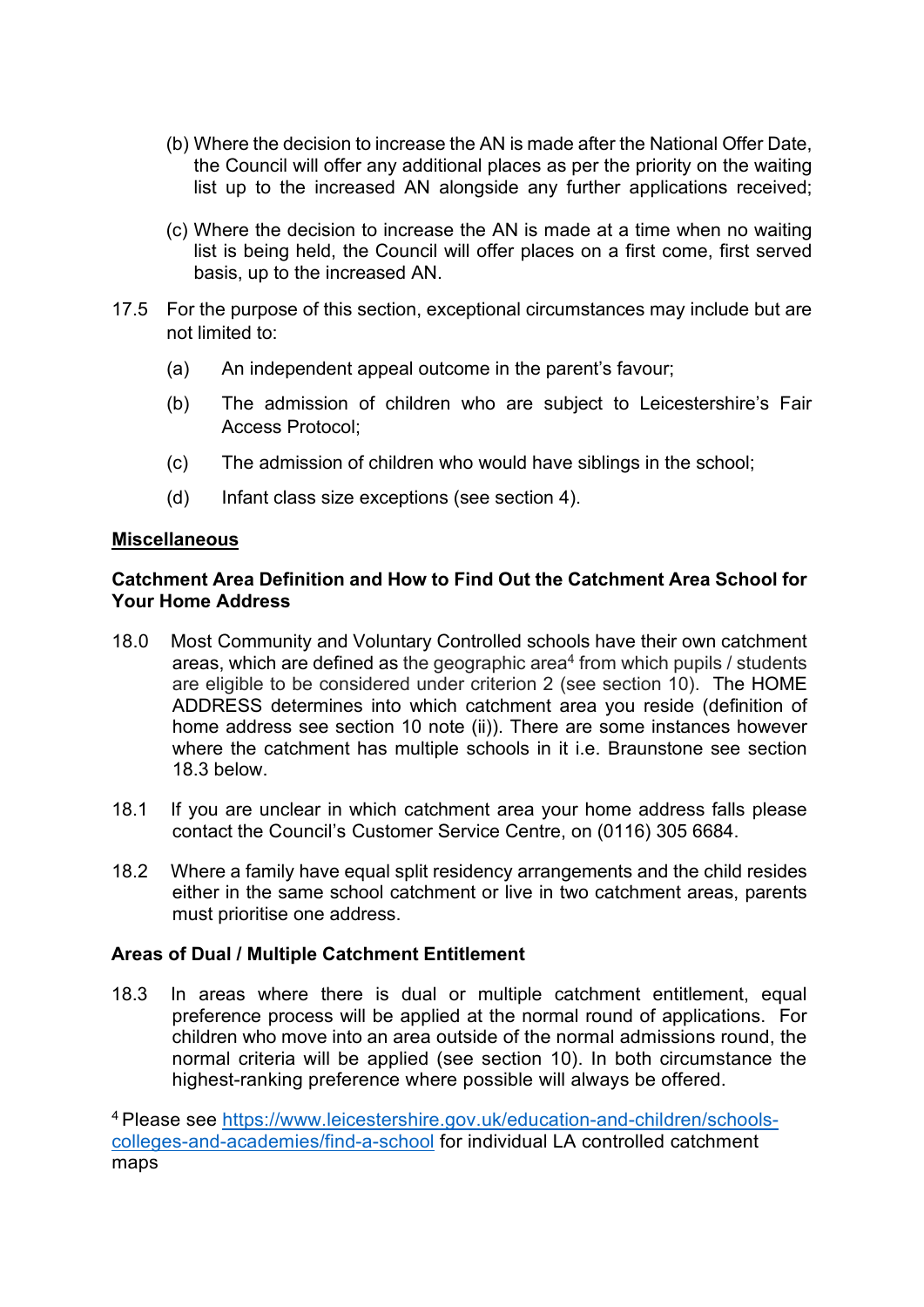# **Determining Home Address/Parental Proof of Residence**

18.4 In determining an application for a school place, the Council may request evidence of an address or of a move into a catchment area or arriving in the UK.

Such evidence may include but not be limited to:

- Opening Council Tax Bill;
- Signed and dated copy tenancy agreement;
- Copy of a letter of completion of house purchase from a solicitor.

In addition to the above you may also be asked for:

- Copy of child benefit letter;
- Copy of current driving licence;
- Copy of registration at GP practice or hospital consultant.

Where a family has moved in with relatives or friends (including new to UK):

- A declaration from Parents and householder / homeowner / relative / friend confirming the applicant family now reside at the address;
- A copy of most current council Tax bill from occupier;
- Stamped passport or visa;
- Boarding passes.

Where the Council does not consider it is has been provided with satisfactory proof of address, the application will not be processed until the Council is satisfied that adequate proof has been obtained.

## **Clarification of home address where the family's current address is deemed temporary or multiple addresses**

- 18.5 For the purposes of this policy the following will be accepted as the home address:
	- (a) Purchase of a second property by a family, while the first property is retained, where the family moves to the second address and provides proof of residence - as set out in section 18.7; or
	- (b) Rented accommodation while a previous property is retained. The family must provide satisfactory evidence to the Council that the rented accommodation is their primary residence through proof of residence, and by demonstrating that the old property is not being occupied by them. In that instance, the Council must be provided proof of zero/vacant occupancy (i.e. discounted council tax, see section 18.7); or
	- (c) Temporary living arrangements whether living with relatives or not i.e. whilst re-furbishing, building or decorating the permanent home address. The home address will be taken as the one where the family can provide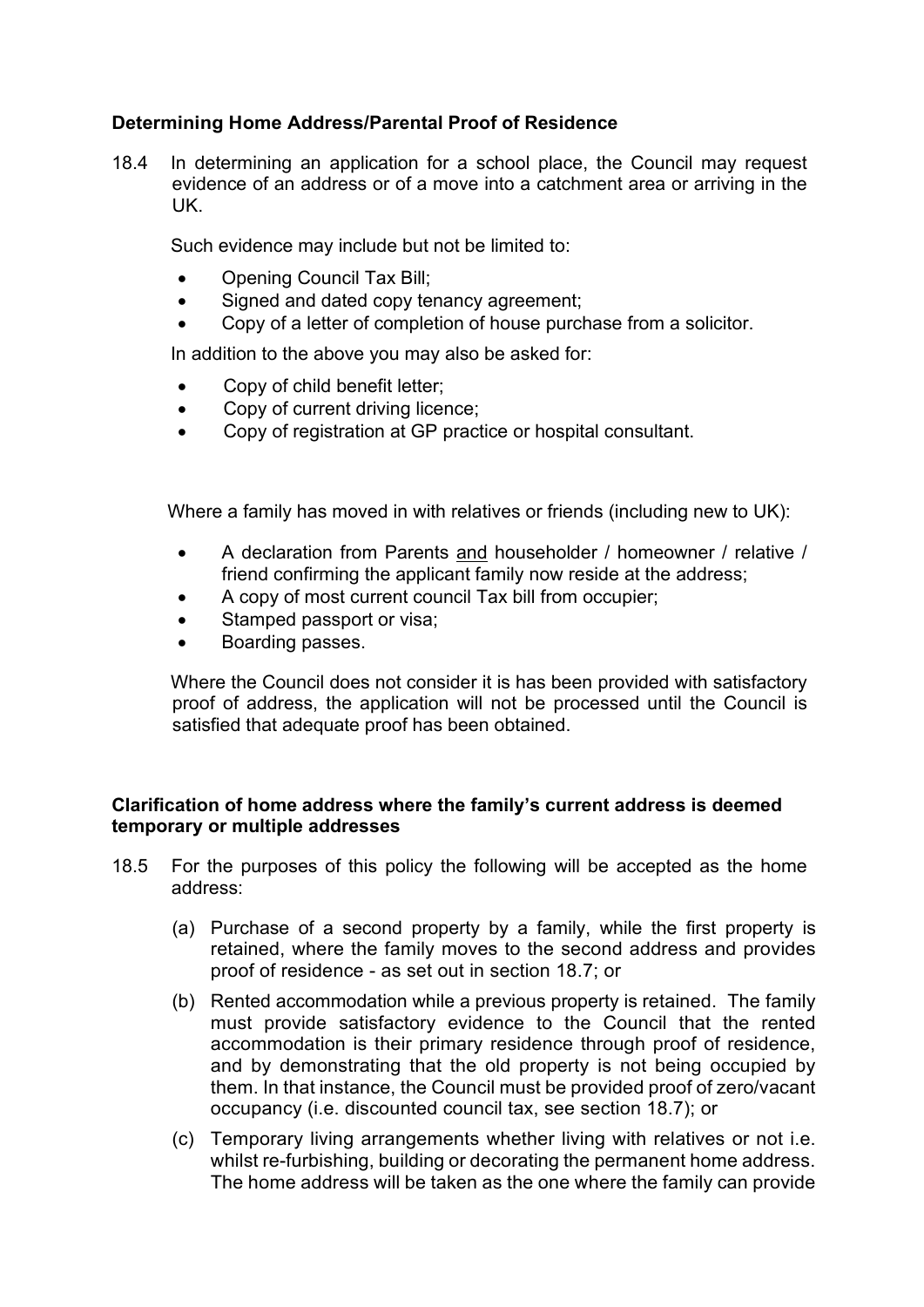proof of residence - see section 18.7; or

- (d) Where because of reasons beyond parental control a house move has been imposed on the family or children ((i.e. fleeing domestic violence (refuge address), safe home (witness protection), home repossessions, losing your home through an 'act of god' i.e. home destroyed, etc.)), subject to supporting documentation; or
- (e) Where the parent has been hospitalised and the children have been placed with a relative or carer, the temporary address will be accepted for the purposes of a school application on proof of hospitalisation i.e. a letter from a medical professional, and a declaration from the relative or carer of the arrangements.

# **Oversubscription Lists**

- 18.6 The Council will maintain an oversubscription (waiting) list for:
	- (a) First time admission;
	- (b) Infant-junior transfer; and
	- (c) Transfers from primary (including junior) to secondary school.
- 18.7 The oversubscription (waiting) list is ranked in the same order as the published oversubscription criteria and not by date of application. The list will be held after national offer date until the 31<sup>st</sup> December of that year.
- 18.8 Applications received after the National Offer Date will be determined as mid-term applications. Any applications that are refused before 31<sup>st</sup> December will also be automatically placed on the oversubscription (waiting) lists.
- 18.9 The Council does not hold waiting lists past 31 December in relation to any mid-term applications. At any point while on the oversubscription (waiting) list, the family's circumstances change and the Council has been made aware, the application will be re-assessed, and the lists will be re-ranked in accordance with the priority criteria. Where a family has failed to notify the Council of such a change and is subsequently offered a place, that place may be withdrawn in accordance with section 12.

## **Circumstances in which an application might be refused – children with challenging behaviour and twice Excluded Pupils**

18.10 Where a child has been permanently excluded from two or more schools, there is no obligation on the Council to comply with parental preference for a period of two years from the last exclusion. This does not apply where exclusion was before the child was of compulsory school age, for children who have been reinstated following a permanent exclusion or for children with special educational needs statements or Education, Health and Care Plans.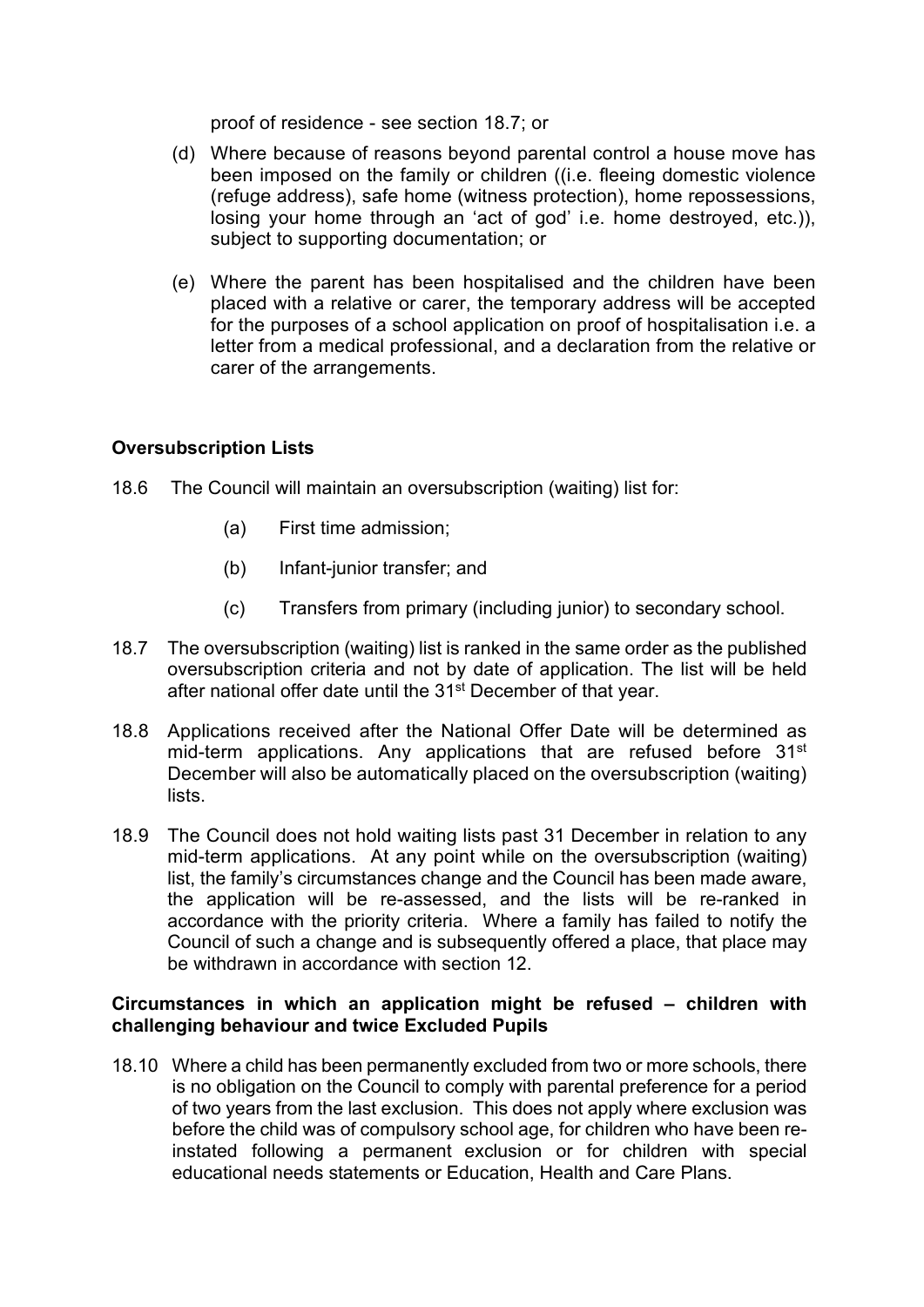- 18.11 In addition to this, applications for vulnerable children who have been unable to secure a school place outside of the normal admissions round may be referred for consideration under the Fair Access Protocol. Further details about this can be found on the Council's website. Parents should be aware that where children are considered under the protocol, the protocol has no obligation to comply with school preference rights (although it will be considered) in seeking to secure a school place. However, there is nothing to prevent a parent from applying for a different school at that time – any such application will be considered in accordance with the usual process.
- 18.12 Where a governing body does not wish to admit a child with challenging behaviour\* outside the normal admissions round, even though places are available, it must refer the case to the Council for action under the Fair Access Protocol.

[\*behaviour can be described as challenging where it would be unlikely to be responsive to the usual range of interventions to help prevent and address pupil misbehaviour or it is of such severity, frequency, or duration that it is beyond the normal range that schools can tolerate. We would expect this behaviour to significantly interfere with the pupil's/other pupils' education or jeopardise the right of staff and pupils to a safe and orderly environment.]

- 18.13 For those of primary school age the Primary Fair Access Panel will consider the most appropriate school and will aim to facilitate a re-integration. For those of secondary school age the relevant Area Behaviour Partnership will be responsible to place the student with support as necessary.
- 18.14 Parents are not precluded from applying for a school place even whilst the FAP is ongoing.
- 18.15 For those children who have been permanently excluded and are in a transition phase (i.e. transferring from Year 6 to Year 7), all exclusions are expunged and the receiving school must take the child.

## **Children with Education Health and Care Plans (EHCP) (Special Educational Needs and Assessment (SENA))**

18.16 All applications that have an EHCP will be forwarded to SENA for their consideration and processing.

#### **Children from Overseas**

- 18.17 Applications from non-UK nationals will be processed in accordance with this policy.
- 18.18 If the Council have any concerns as to a child's leave to remain in the UK and/or entitlement to state education, such concerns shall be referred to the Home Office.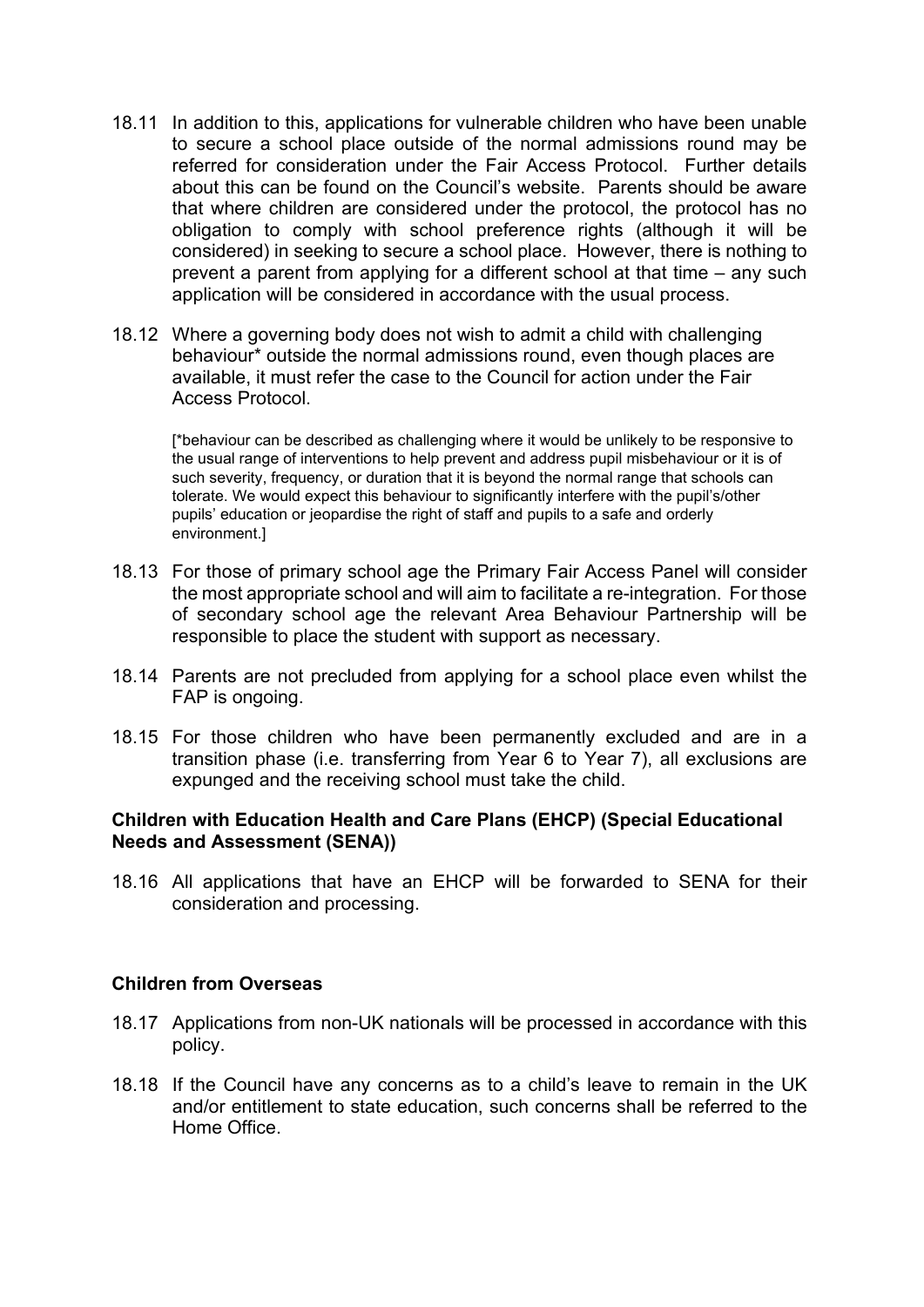## **Acceptance or Refusal of Offers; Withdrawal of Places or Offers of Places**

- 18.19 In the normal admissions round (i.e. when offers are made for first-time, infant-junior admissions, national offer date 16<sup>th</sup> April, or when offers for secondary transfers are made on national offer date of 1<sup>st</sup> March), places will be assumed accepted unless refused.
- 18.20 For mid-term applications (outside the normal round), parents must respond to any offer of a school place within 20 days of the date of that letter directly with offer school to make starting arrangements.
- 18.21 Where no response has been received within 20 school days of the start of the school term or the date of the offer letter (as may be appropriate), a reminder will be sent explaining that the place may be withdrawn if they do not respond to the offer. Parents will be afforded a further 10 school days to take up the school place. If no further response to the offer (either accepting or refusing it) is received then the offer of a place will be withdrawn.

## **Children with Split Residence**

- 18.22 Where a child lives for part of the week with one parent and for part of the week with the other parent, the address recognised by the Council for the purposes of an application for a school place is the one where the child lives for the majority of the school week – Monday to Friday.
- 18.23 Where the weekly residence arrangement varies, and a child stays with both parents, on average, for the same amount of time during the school week over a four-week period, and one parent lives in another school catchment, the parents will be required by the Council to choose one address for the purposes completing a school application. Where parents cannot agree a single address, the Council will require parents to seek a Court Order to determine which address is to be used.
- 18.24 Where any claimed residence arrangement is found to be false, and the child is yet to start at the allocated school, the place will be withdrawn as it will be considered obtaining the school place on fraudulent and / or misleading grounds. In such circumstances the application will be considered afresh and determined at that time based on the correct information.

## **Children of UK Services Personnel and other Crown Servants**

- 18.25 Where a school has spaces, such children will be allocated a place as part of the normal round of admissions without the requirement of an official Government letter declaring a relocation date and intended address. The place must be taken-up within 20 school days for the normal round of applications from the start of the academic year or it may be withdrawn.
- 18.26 Where during the normal round for admissions a school is oversubscribed, the